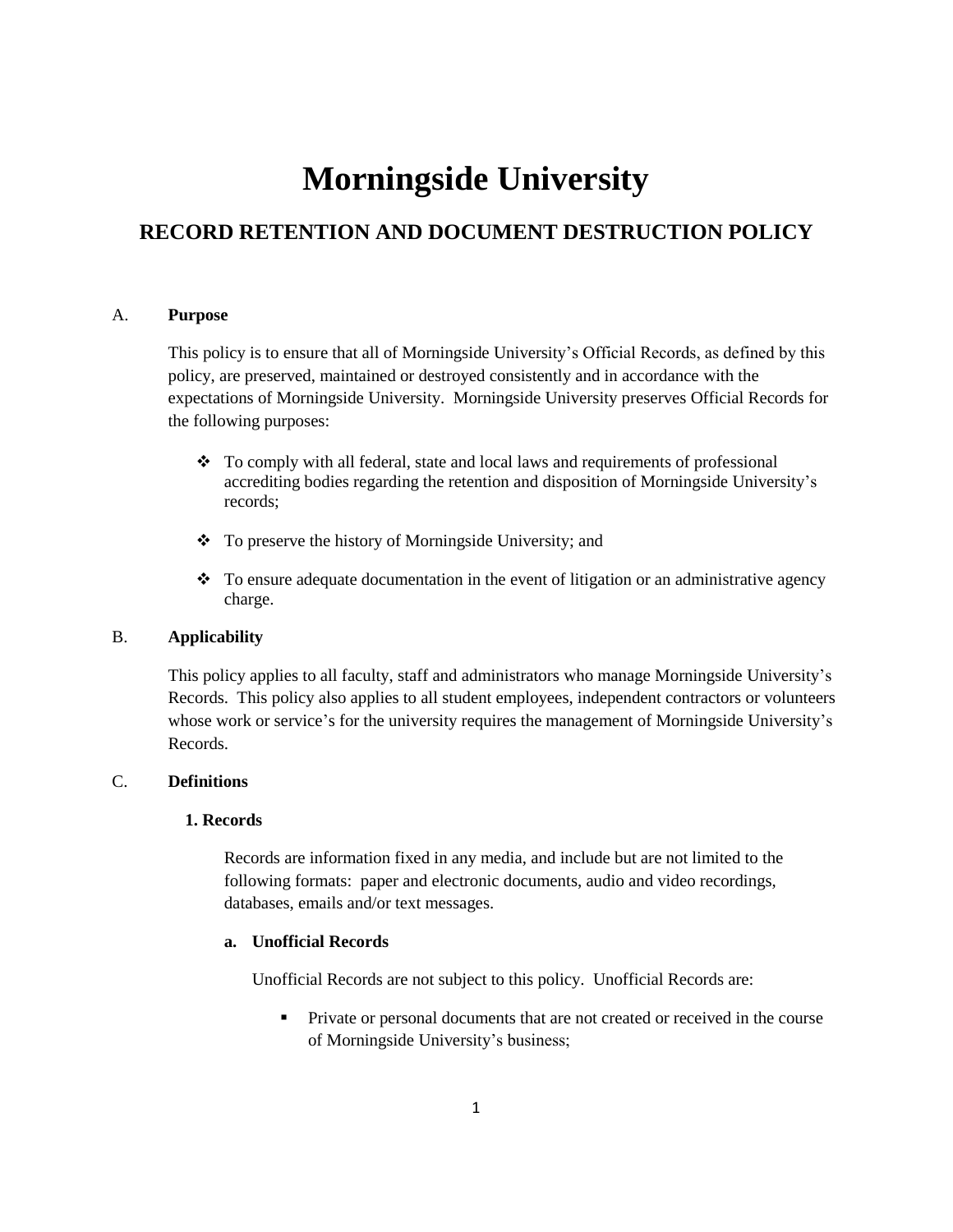- Extra copies of Official Records. For example, for each official policy, there will be copies of this policy distributed to employees. Any extra copies are not Official Records. Also, printed copies of documents produced and stored electronically are considered unofficial.
- Faculty Records created or received in the course of faculty research or professional activities, such as interview or survey results, databases, or manuscript materials are not Official Records. Note that Records created or received by faculty in the course of teaching, advising, committee work, research administration or program, department or institution administration are Official Records under this policy.

# **b. Official Records**

Official Records Are Records that are created or received in any format in the course of Morningside University's business. Official Records are the property of Morningside University and must be maintained, preserved or destroyed in accordance with this policy. Official Records, include, but are not limited to: minutes, drawings, maps, computer data, machine readable data, reports, published materials, institutional policies and procedures, financial records, including invoices, journals, ledgers, purchase orders, grant documentation, personnel records, leases and contracts, land deed and easement files, patents, engineering drawings of Morningside University's buildings, construction specification files, student records, and other records pertaining to fiscal information. Official records also include all emails sent from the Morningside domain and all emails received by Morningside accounts. If a document is written using electronic means, then the electronic version is the official version." Official Records do not include Unofficial Records, as defined by this policy. As set forth in the definitions below, Official Records are classified by subject matter category (General, Legal, Financial, Student, etc.) and by the frequency of access to the Record that is required (Active, or Inactive).

# **Essential Records**

Essential Records are a subset of Official Records. An Essential Record is a Record containing information essential to re-establish or continue Morningside University in the event of a disaster. Essential Records comprise the Official Records necessary to recreate Morningside University's legal and financial status and to determine the rights and obligations of employees, customers, and citizens. Examples include personnel records, leases and contracts, land deed and easement files, patents, engineering drawings of Morningside University's buildings, construction specification files, student records, and accounting records. Essential Records may be Active or Inactive.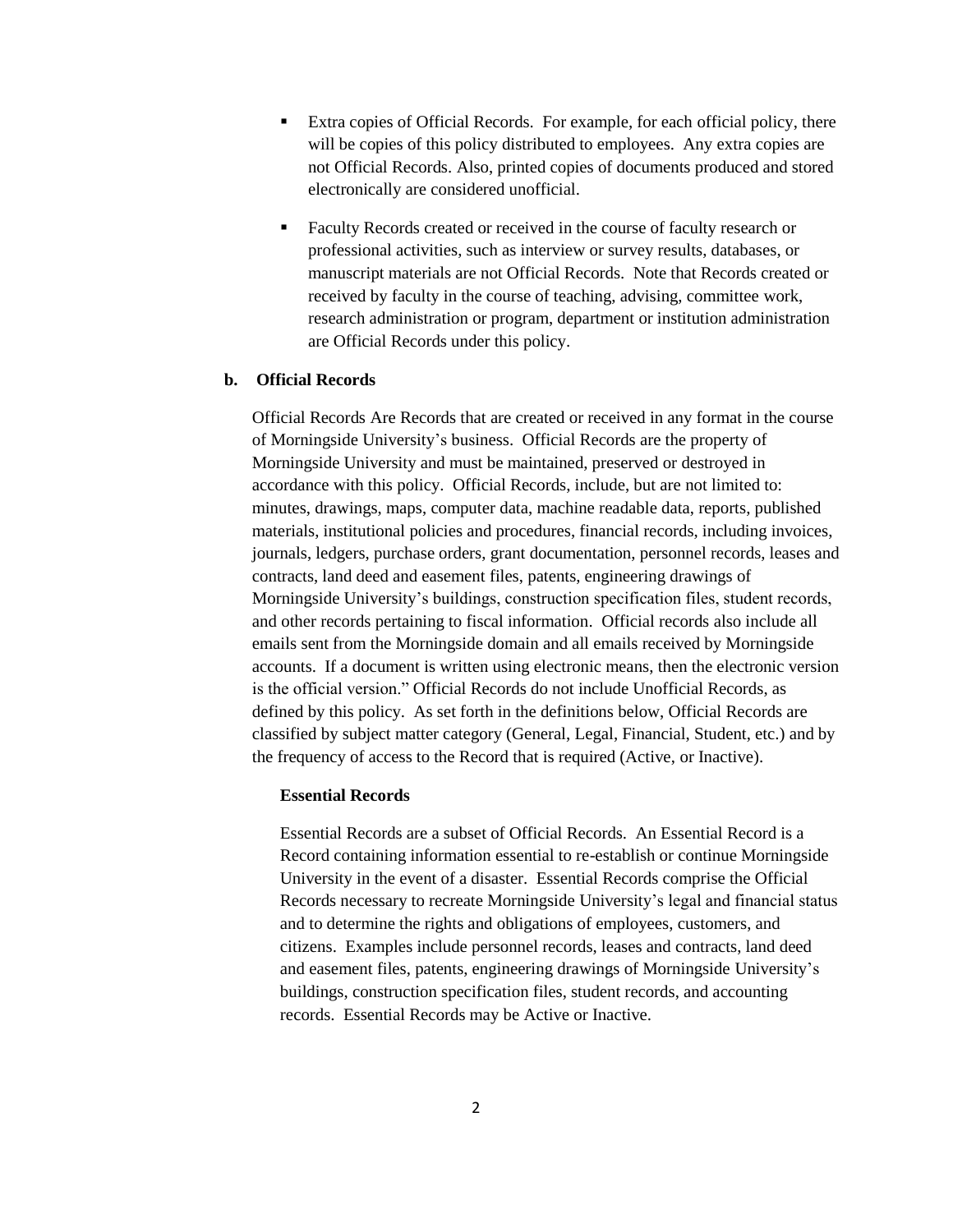#### **Official Records Defined by Frequency of Access**

All Official Records may be classified **either Active or Inactive.** 

#### **(a) Active Records**

Active Records Are Official Records that continue to be used by the creating administrative department for conducting regular business and are maintained in active office files. Official Records remain Active Records for varying periods of time, depending on the purpose for which they were created.

#### **(b) Inactive Records**

Inactive Records Are Official Records that are not presently in use as Active Records. In general, Inactive Records could include organization charts, correspondence, minutes, architectural drawings, ephemeral documents, memorabilia, personal papers, meeting minutes, reports, correspondence, financial records, program records, documentation of events, images, audio/visual recordings, personnel files, news clippings, course files, topical files (unique to creating office), publications, artifacts, publicity, legal documents, student records, histories, and student papers. Inactive Records may be permanently retained even if there is no legal, regulatory, or management retention requirement (for example, historical records such as clippings, programs, and photographs). Consideration should always be given to the possible historic value of an Official Record when deciding its final disposition.

#### **Official Records Defined by Subject Matter**

All Official Records at Morningside University are also classified by the following subject matter categories:

#### (a) **General Records**

General Records Are Records created in the course of administering an office, department at Morningside University or Board of Trustees Records created in the course of administering Morningside University itself.

#### (b) **Education/Student Records**

Education/Student Records Are Records created when dealing with students, including but not limited to transcripts, disciplinary hearing files, student files or test score reports.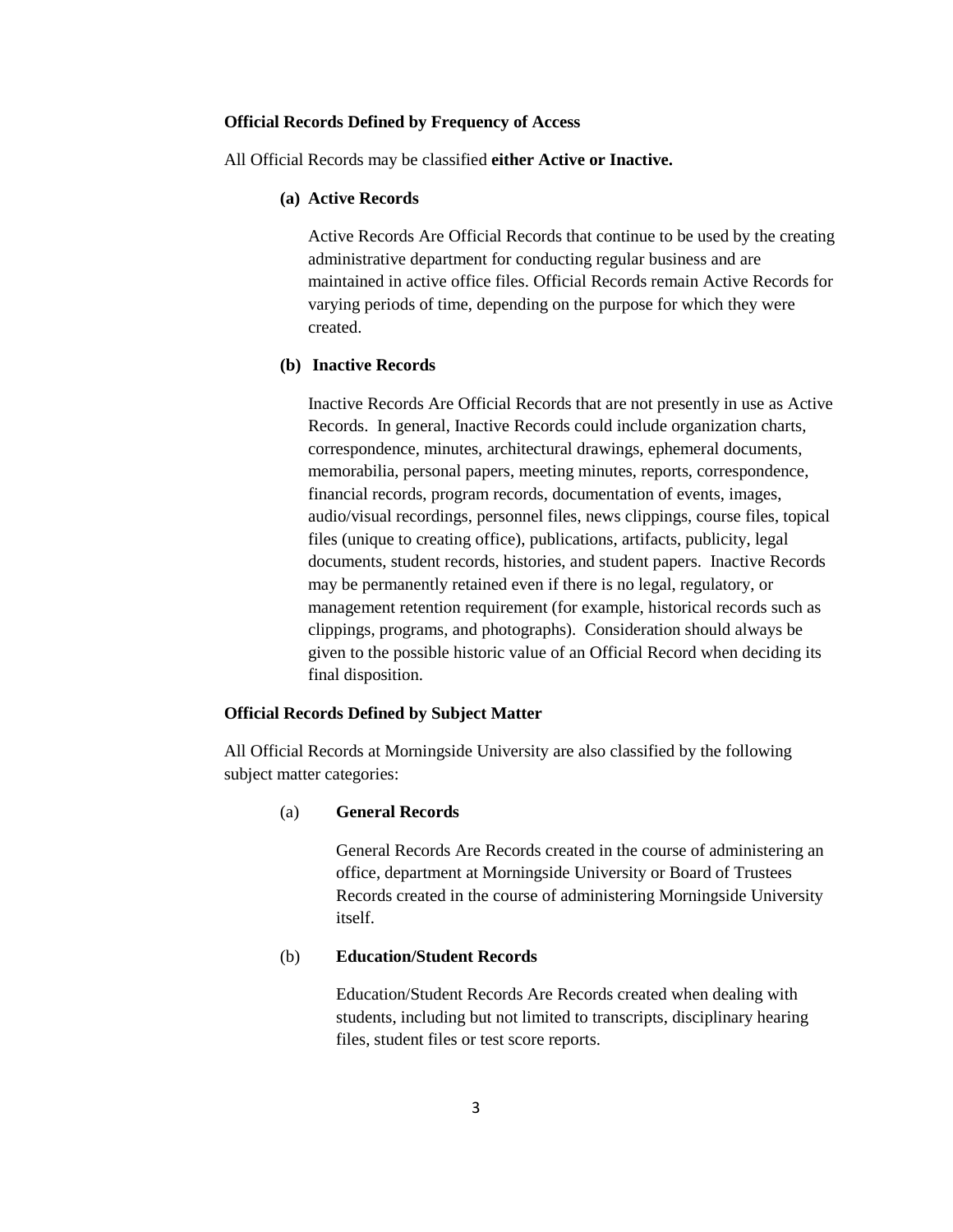# (c) **Financial Aid Records**

Financial Aid Records Are Records created during the administration of Title IV financial aid funding or any other financial aid programs, grants or scholarships. This includes all Records that must be maintained in accordance with the Federal Student Aid Handbook.

# (d) **Personnel Records**

Personnel Records Are Human Resources and related Records created for employees and volunteers, including but not limited to personnel files, payroll records, employee medical records and workers' compensation files.

#### (e) **Publicity/Marketing Records**

Publicity/Marketing Records Are Records created when dealing with the public, the media or while conducting outreach activities, including but not limited to handouts, publications, maps, catalogs, or brochures.

#### (f) **Accounting/Financial Records**

Accounting/Financial Records Are Records created pertaining to the development and administration of Morningside University's budget and financial transactions, including but not limited to invoices, checks, insurance policies, audit reports or budget reports.

#### (g) **Regulatory/Compliance Records**

Regulatory/Compliance Records Are Records pertaining to compliance with applicable regulations, not otherwise covered in the categories set forth in this policy. For example, this includes but is not limited to the Occupational Safety and Health Administration ("OSHA"), hazardous waste disposal records and the Fair & Accurate Credit Reporting Act ("FACTA"). This does not include Records pertaining to compliance with workers' compensation, which would be covered by Personnel Records.

## (h) **Security/Safety Records**

Security/Safety Records Are Records pertaining to Security, institutional crime, Cleary Act reporting, safety on campus, Safety Committee Records or any other Records pertaining to Security or safety at Morningside University.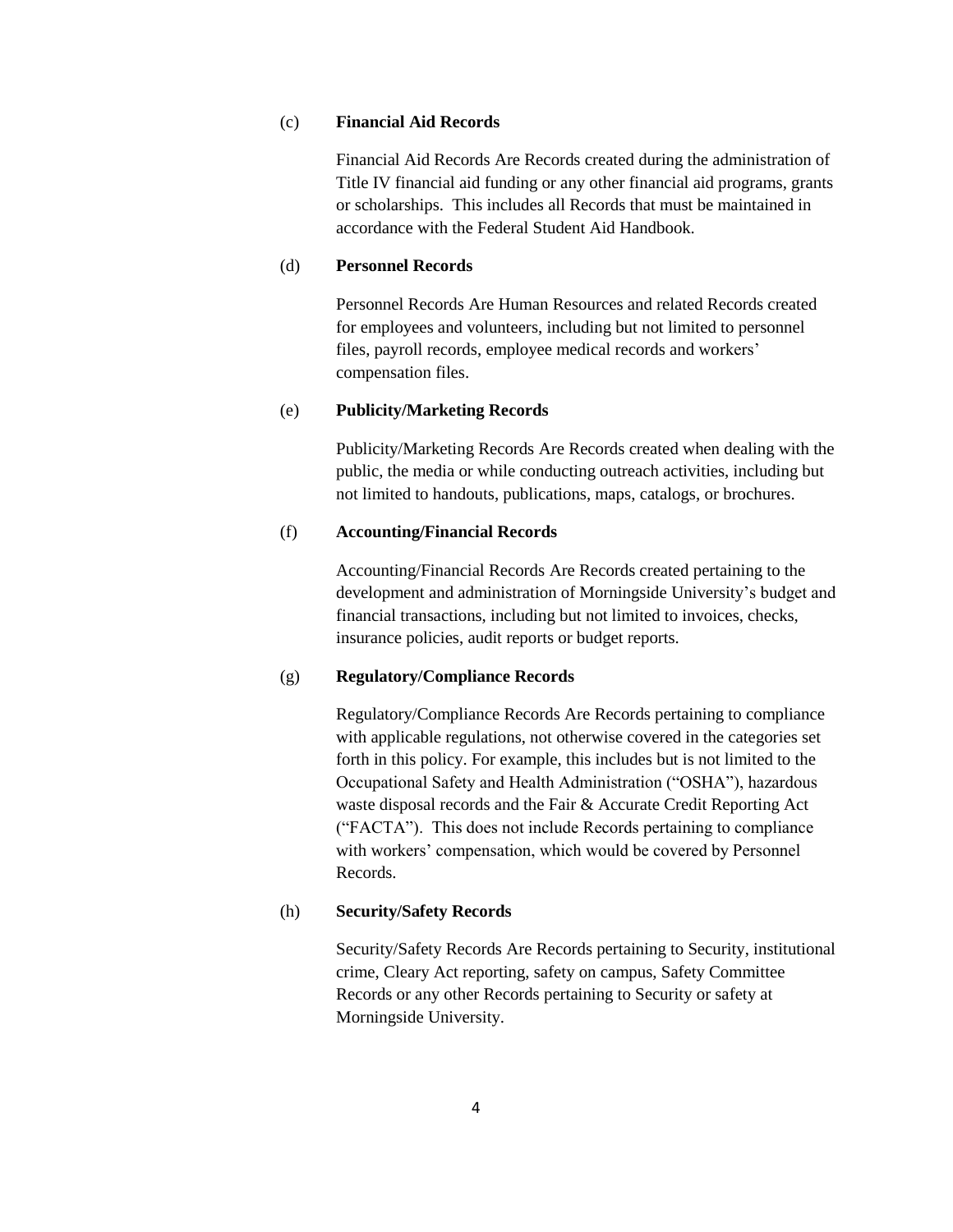# (i) **Legal Records**

Legal Records Are Records created by an attorney for Morningside University or by Morningside University for the purpose of seeking legal advice on behalf of Morningside University.

# (j) **Library Records**

Library Records Are Records created during the administration of Morningside University's Library including patron information, circulation records, Inter-Library Loan records. This definition does not apply to the holdings of the Library, whose retention and destruction is governed by LIBRARY POLICY.

## (k) **Institutional Research Records**

Institutional Research Records Are Records pertaining to Morningside University's student composition, ranking, statistics, including surveys, US News & World Report rankings, and Integrated Postsecondary Education Data System surveys and reports.

# **2. File Breaking**

File breaking is defined as the breaking or ending files containing Official Records at regular intervals, usually at the end of a year or other duration, to permit their destruction, or transfer to inactive storage areas in complete blocks. Regular breaking of files containing Official Records permits the establishment of new files and records series sequences within existing file space.

# **3. File Integrity**

File integrity is defined as the principle that completeness, original file order, and unbroken custody of Official Records in a filing system must be maintained for a series of Official Records to maintain legal and intellectual integrity.

# **4. File Maintenance**

File maintenance is defined as the application of records management principles and techniques to filing practices in order to maintain Official Records properly, retrieve them with efficiency, ensure their integrity, and make their regular disposition more practical.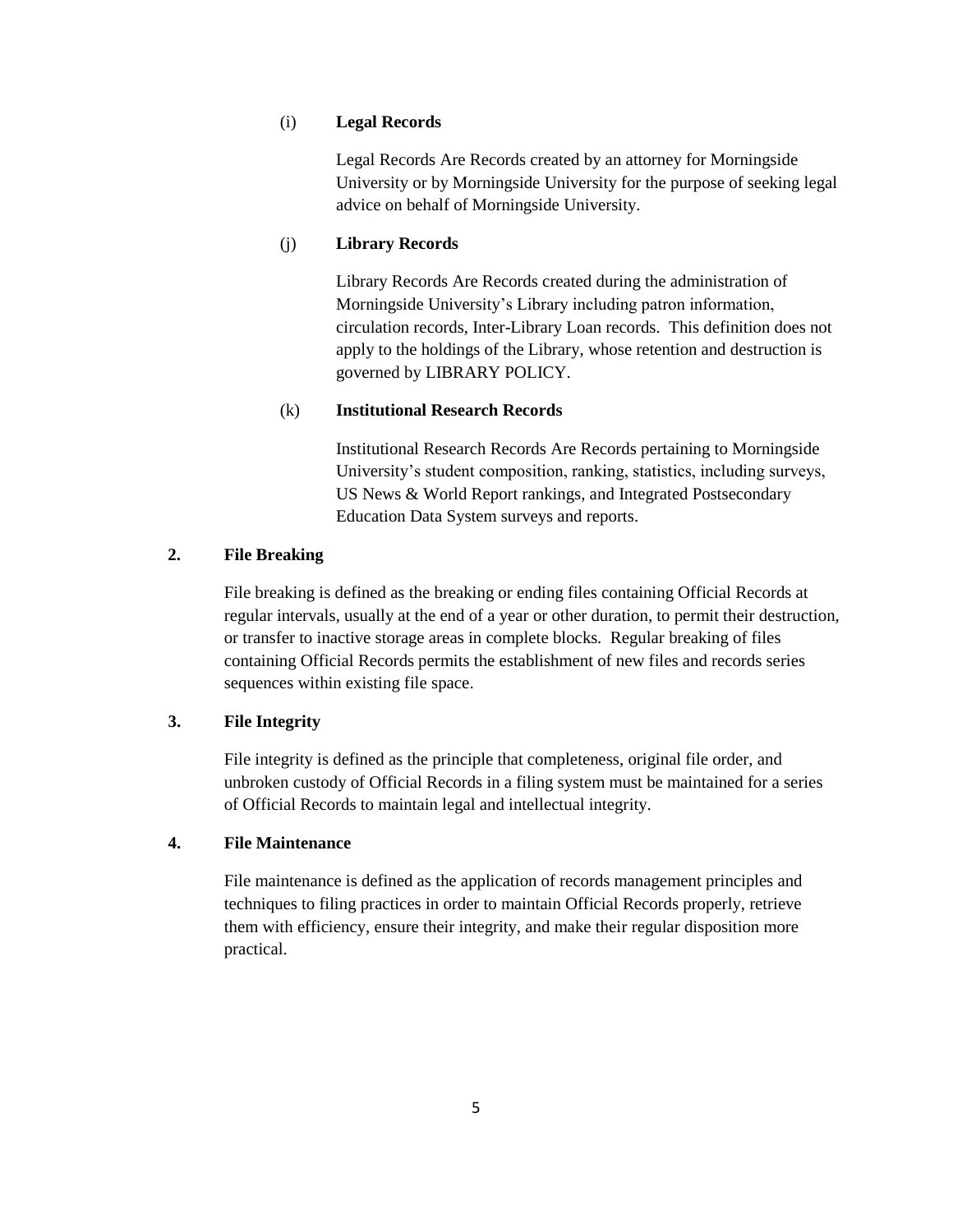## **5. Personally Identifiable Information**

Personally Identifiable Information is defined as data or information that includes either the name of an individual or other family members, the individual's address, a personal identifier such as a social security number or identification number, or a list of personal characteristics, or other information that would make an individual's identity easily traceable.

# **6. Confidential Information**

Confidential Information is defined as information that is protected as confidential by law, such as the Family Educational Rights and Privacy Act of 1974 (education records), or the Health Insurance Portability and Accountability Act's Privacy Regulations (medical records). As a matter of institutional policy, the definition of Confidential Information also includes:

- Personnel information,
- $\triangleleft$  Purchasing records prior to the opening of bids, or prior to the award of contracts resulting from requests for proposals,
- Proprietary information, or
- Information Morningside University has contractually agreed not to disclose.

# **7. Record Retention Schedule**

A Record Retention Schedule is a control document that describes the Records of Morningside University by subject matter category, establishes a timetable for the maintenance, storing or destruction of the Records, prescribes an ultimate disposition for the Records, and serves as the legal authorization for the disposition of Records.

# **8. Record Retention Period**

A Record Retention Period is the length of time that a Record must be kept by law, or institutional policy. The Record Retention Period for each Official Record is given in Morningside University's Records Retention Schedule. The Record Retention Period may be designated as "permanent," "until superseded," "until obsolete (business need ceases)," or for a certain number of years or months.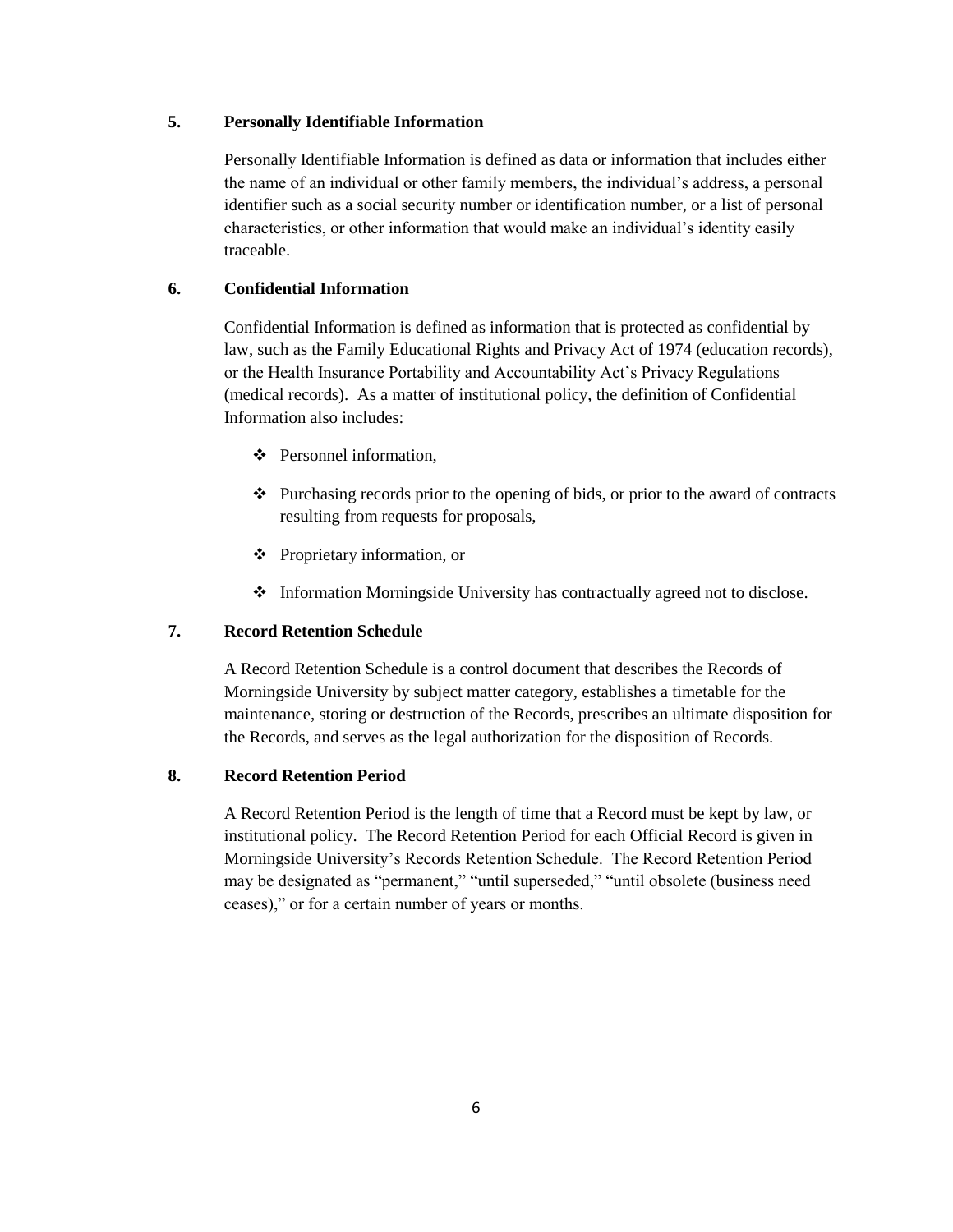#### D. **Responsibilities**

#### **1**. **Record Retention Coordinator**

The Payroll/Administrative Coordinator shall serve as Morningside University's Record Retention Coordinator. This person shall have responsibility for overseeing institutional compliance with this policy. The Record Retention Coordinator shall be responsible for ensuring that each department, committee or other subset of Morningside University conducts an annual audit to ensure that all Official Records are maintained in accordance with this policy. The Record Retention Coordinator shall have the authority to require periodic third party reviews of Morningside University's record retention and destruction practices.

The Record Retention Coordinator shall be responsible for ensuring that each department, committee or other subset of Morningside University prepares the Official Record Log in Appendix C for any Official Records in that department, committee or subset's control. The Record Retention Coordinator shall maintain a master log comprised of the information contained in Appendix C.

The Record Retention Coordinator shall also annually ensure that any vendors who use, maintain or store Official Records are complying with this policy, including the storage and destruction of Confidential Information and Personally Identifiable Information. The Record Retention Coordinator shall ensure that all vendor contracts contain provisions that require compliance with this policy.

Any questions regarding this policy shall be directed to the Record Retention Coordinator.

# **2. Departments**

Each department will designate one person to serve as its Departmental Records Coordinator. The Departmental Records Coordinator will:

- Become knowledgeable about the Record Retention and Document Destruction Policy.
- Determine the disposition of departmental records according to the retention schedule.
- With the department manager, assure that the Records Retention Schedule adequately reflects the records and needs of the department, and suggest changes to the Records Retention Schedule as appropriate.
- Maintain records log and supply Record Retention Coordinator with annual updated form.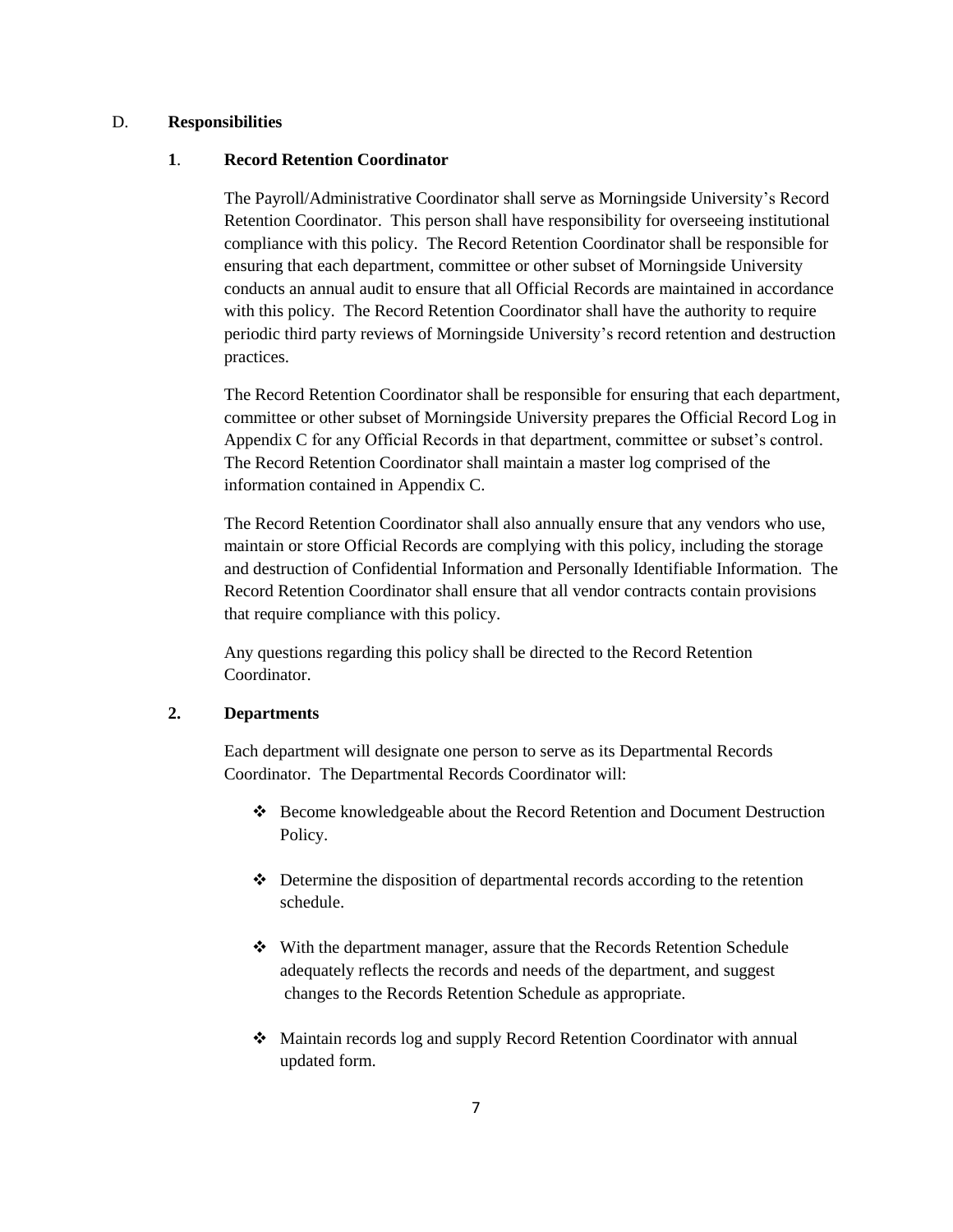It is the responsibility of each departmental manager to be informed and adhere to the external requirements and guidelines while retaining and disposing of their departmental records.

## **3. Vendors**

If departments, committees or other subsets of Morningside University, contract with outside vendors for record storage, imaging or destruction, such contracts shall ensure that vendors comply with this policy and the requirements set forth herein. Such contracts shall be reviewed by the Record Retention Coordinator.

# **4. Employees/Volunteers/Independent Contractors**

Employees, volunteers and Independent Contractors are responsible for being familiar with this policy and for managing records in their possession, custody or control in accordance with this policy. These individuals may request guidance from the Record Retention Coordinator. Any employment or independent contractor contracts shall require compliance with this policy.

#### **5. Failure to Comply with Responsibilities**

All employees, independent contractors, volunteers or vendors who are subject to this policy may be subject to sanctions for violations of this policy, up to and including termination of employment, cancellation of contract or removal from Morningside University.

#### E. **General Management of Records**

In order to ensure compliance with this policy, all departments, committees or other subsets of Morningside University who are obligated to comply with this policy shall employ the following Record management practices:

## **1. File Breaking**

Each Department shall determine an appropriate file break period (annually or at the end of a semester) for the department. Each department shall designate a responsible individual who shall ensure that file breaking is conducted in accordance with this policy.

# **2**. **File Maintenance (see Appendix A)**

Each department shall designate a Departmental Records Coordinator who shall ensure that Official Records (whether active or inactive) in his or her department are maintained in a manner that ensures File Integrity, as defined by this policy. This designated individual shall also be responsible for ensuring that Official Records (whether Active or Inactive) are maintained in a manner that complies with the principle of File Maintenance, as defined by this policy.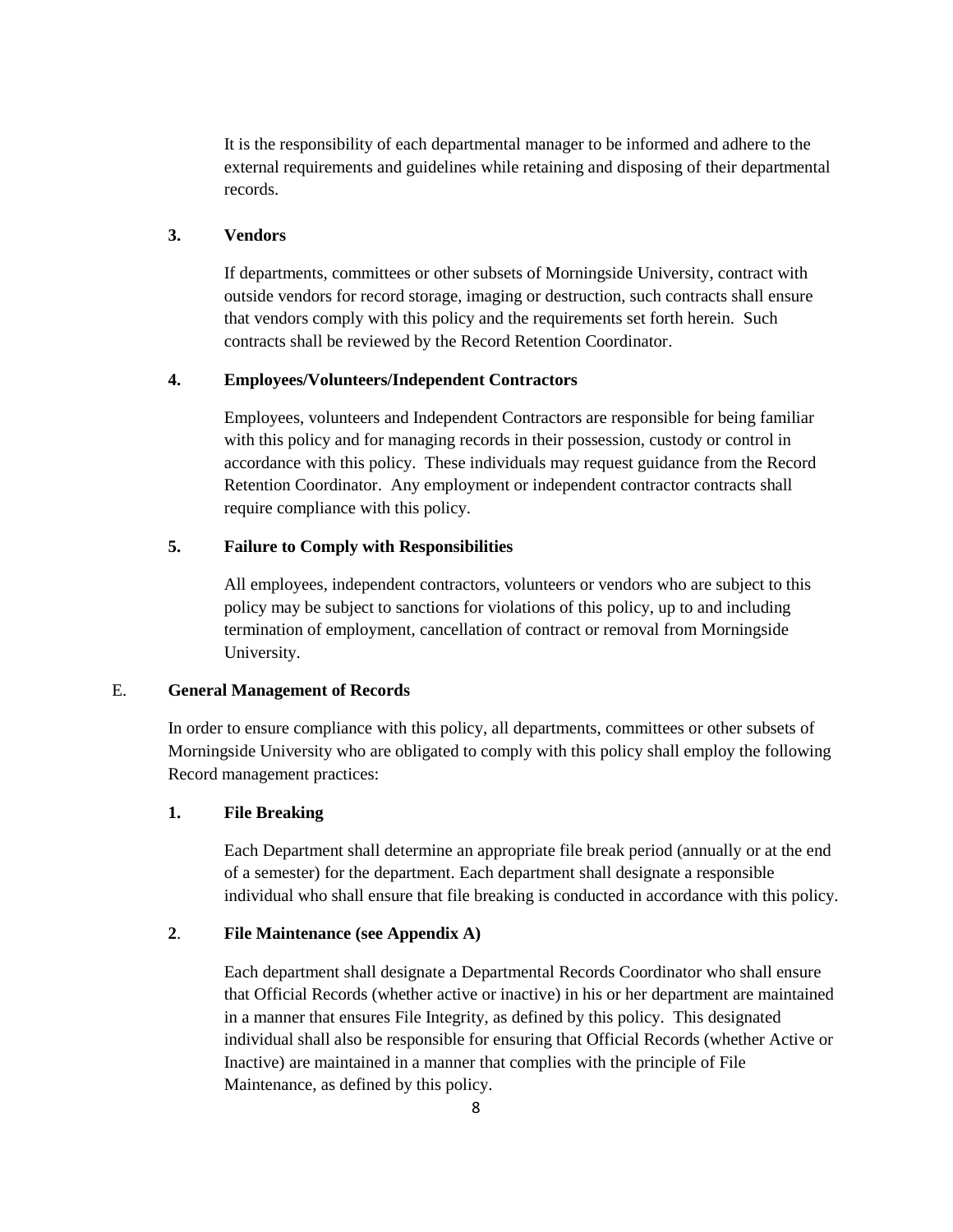# **3. Record Tracking**

Each department shall ensure that each Official Record is included on the Official Record Log in Appendix C. This designated individual shall further be responsible for providing the Record Retention Coordinator with an updated Log at least annually. This designated individual shall be responsible for notifying the Record Retention Coordinator of the destruction of Records.

### F. **Record Retention and Storage**

# **1. Format of Storage**

Official Records shall be maintained in their original format, unless otherwise specified in this policy, the appendices or directed by the Record Retention Coordinator.

#### **Financial Aid Records**

In accordance with federal requirements, as set forth in the Federal Student Aid Handbook, Morningside University shall keep its Federal Student Aid ("FSA") records in one of the following formats:

Original signed promissory notes and signed repayment schedules for Perkins Loans, National Direct Student Loans and National Defense Student Loans must be kept in a locked fireproof container until the loan is repaid or until Morningside University needs the originals to enforce collection of the loan.

If a loan is assigned to the Department of Education, records will be maintained in compliance with Federal laws.

Any imaged media format used to keep required records must be capable of reproducing an accurate, legible, and complete copy of the original document, and, when printed, this copy must be approximately the same size as the original.

# **2. Time Period for Storage**

Official Records containing mixed Record Retention Periods should be retained for the longest Record Retention Period set forth in any applicable Record Retention Schedule. The Record Retention Periods are dependent on the particular department/area. Some are based on fiscal years (June 1 to May 31) and are exact retention periods, which means that the department must keep an Official Record as long as the Record Retention Period (minimum), but no longer (maximum). Never destroy a Record related to an ongoing/current litigation matter, criminal or civil investigation, or audit.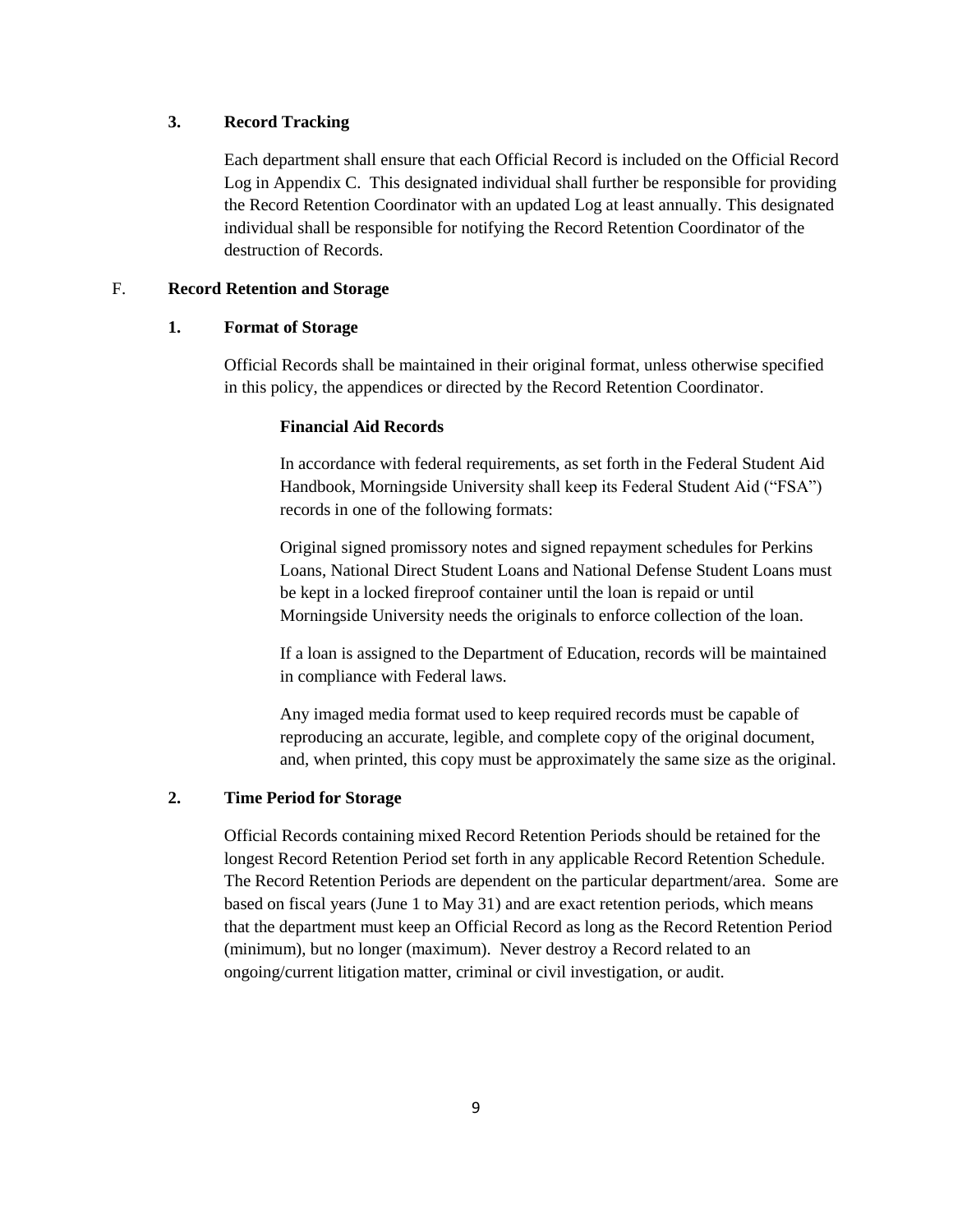# **Education/Student Records**

Morningside University shall keep all Education/Student Records in accordance with the principles set forth by American Association of Collegiate Registrars and Admissions Officers' Retention of Records: Guide for Retention and Disposal of Student Records.

# **Financial Aid Records**

Morningside University shall keep Records relating to the school's administration of a campus-based program for three years after the end of an award year for which the aid was awarded and disbursed under that program. Morningside University must retain the Fiscal Operations Report and Application to Participate ("FISAP") containing reported expenditures and any Records necessary to support the data contained in the FISAP, including "income grid information," for three years after the end of the award year in which the FISAP is submitted. Morningside University must keep repayment Records for Perkins Loans, including Records relating to cancellation and deferment requests for at least three years from the date a loan is repaid, cancelled, or assigned to the Department. If a loan is assigned to the Department due to total and permanent disability, Morningside University must retain any loan-related documentation that it does not submit until the Department approves a final discharge or the loan has been paid in full. Records questioned in an audit or program review must be kept until the questions are resolved or until the end of the Record Retention Period, whichever is later

## **3**. **Place of Storage**

#### a. **Active Records**

Unless otherwise specified in this policy, all Active Records not described in subsections (1) and (2) may be stored in a manner that ensures ease of access and security consistent with the stated goals of this policy.

#### (1) **Active Essential Records**

Active Essential Records should be stored in fireproof containers if possible.

# (2) **Active Records Containing Confidential or Personally Identifiable Information**

Active Records containing Confidential or Personally Identifiable Information should always be stored on network shares hosted on Morningside servers. Such records should never be stored on C: or local hard drive of a desktop or laptop computer, floppy or Zip disk,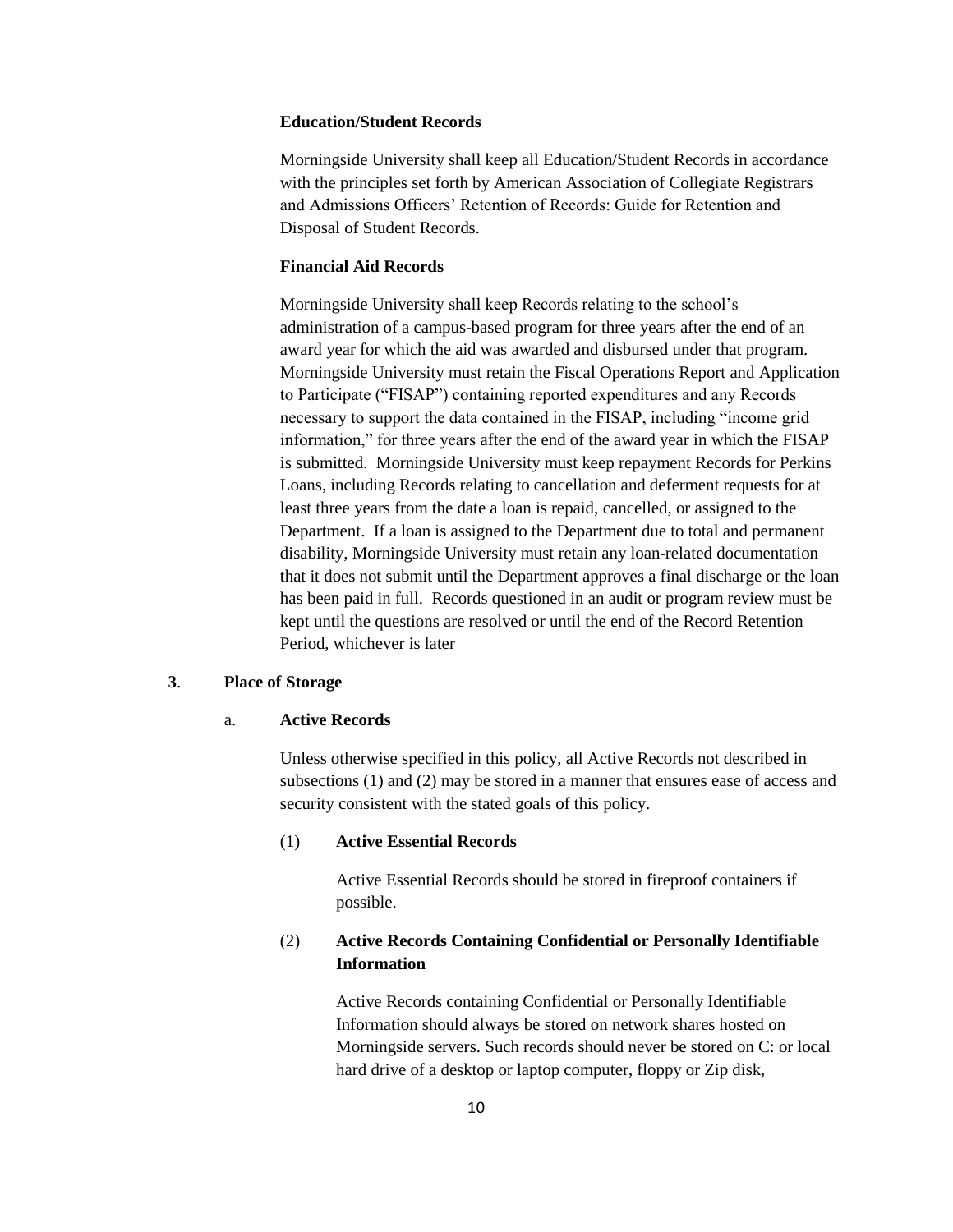thumb/jump drive, CD-ROM or DVD. Mini-storage facilities, and offcampus personal or rental property of staff members, including garages, homes, mobile homes, trailers, etc., are NOT acceptable for storage of Active Records containing Confidential or Personally Identifiable Information.

#### b. **Inactive Records**

Storage areas for Inactive Records must be physically secure and environmentally controlled, to protect the records from unauthorized access and damage or loss from temperature fluctuations, fire, water damage, pests, theft, and other hazards.

Paper Inactive Records should be packed in standard cardboard "banker's boxes." Electronic Inactive Records shall be stored on network shares hosted on Morningside servers in folders specifically named with an expiration period: as "Inactive Storage 3 years.

#### (1) **Inactive Essential Records**

Hard copies of Inactive Essential Records should be stored in fireproof containers (if possible). These Records shall be stored in a manner that ensures they are easily accessible in the event they are necessary.

Electronic copies of Inactive Essential Records shall be stored on network shares hosted on Morningside servers in folders specifically named with an expiration period as "Inactive Essential Storage 5 years.

# (2) **Inactive Records Containing Confidential and Personally Identifiable Information**

Inactive Records containing Confidential or Personally Identifiable Information should never be stored on C: or local hard drive of a desktop or laptop computer, floppy or Zip disk, thumb/jump drive, CD-ROM or DVD. Mini-storage facilities, and off-campus personal or rental property of staff members, including garages, homes, mobile homes, trailers, etc., are NOT acceptable for storage of Records containing Confidential or Personally Identifiable Information.

Electronic Confidential and Personally Identifiable Inactive Records shall be stored on network shares hosted on Morningside servers in folders specifically named with an expiration period as "Inactive Confidential Storage 7 years**.**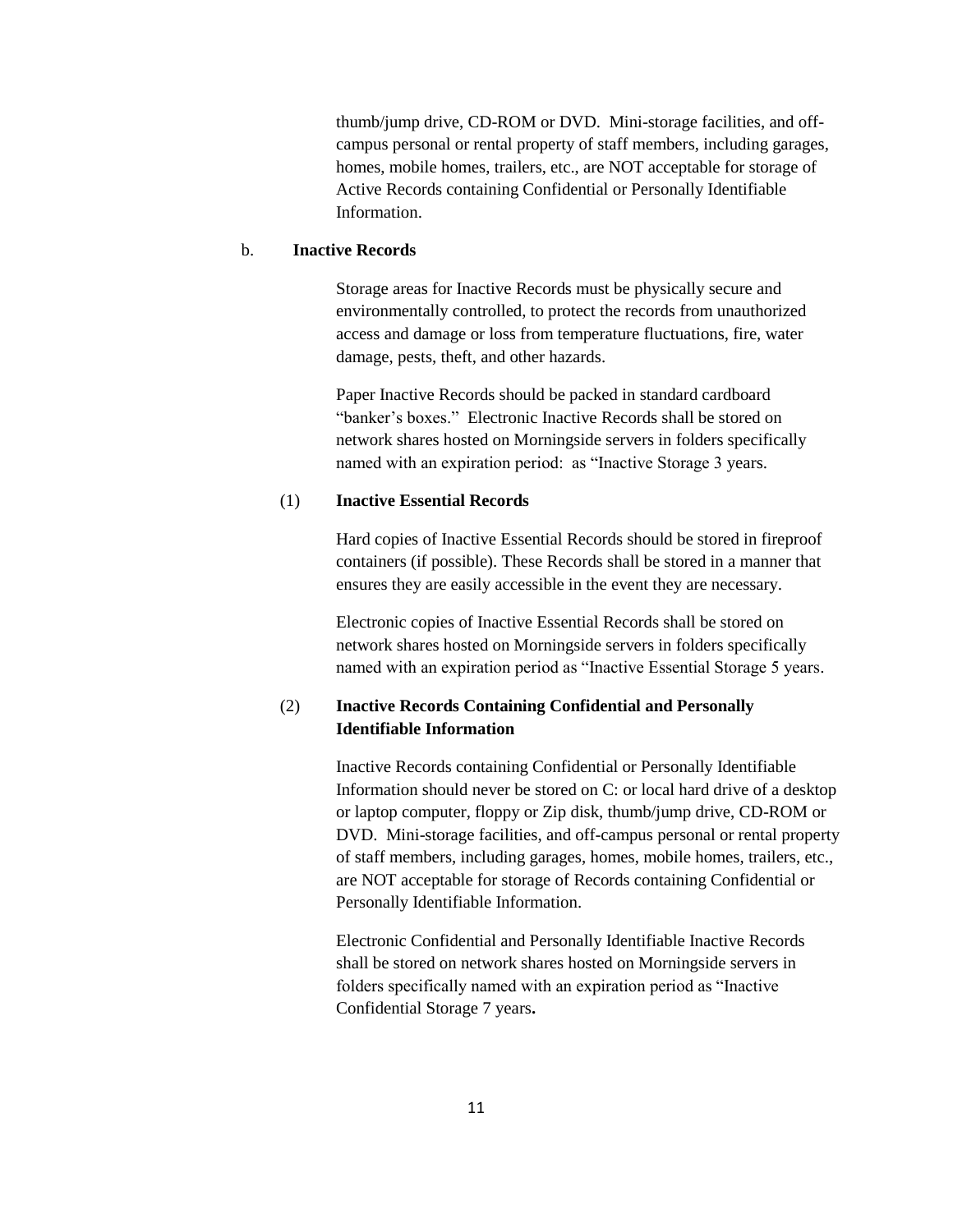# G. **Method of Disposition of Records by Category**

Any Official Records subject to destruction must be tracked using the Record Log in Appendix C. This log must be completed by the person responsible for the Official Record and a copy of the log shall be given annually to the Record Retention Coordinator. Official Records shall be destroyed or retained at the conclusion of the Record Retention Period set forth in this policy, as follows:

#### 1. **Confidential Destruction**

All paper Records that have been designated confidential or that contain Confidential or Personally Identifiable Information and are subject to destruction shall be shredded. All Records that would pose a security risk or risk of identity theft shall be shredded. In the case of electronic records, the custodian will electronically purge all copies of the record in a manner that ensures destruction of all Confidential or Personally Identifiable Information. See the IT Director for further details about proper methods of electronically purging Records.

In the case of electronic Records, these Records shall be electronically purged in a manner that ensures they are not accessible on Morningside University's server and that ensures destruction of all Confidential or Personally Identifiable Information. See the IT Director for further details about proper methods of electronically purging Records.

#### 2. **Destruction**

Unless otherwise provided herein, all other Records shall be recycled or electronically purged in accordance with the applicable Record Retention Schedule.

#### 3. **Permanent records**

Depending on the format of the Official Record, the space available and the cost of maintaining the Official Record, the Department Records Coordinator shall determine whether the Official Record shall be physically preserved or digitally archived. The Department Record Coordinator shall further consider the frequency of access that may be required of the Official Record while it is stored. For example, Essential Records are more frequently accessed than Historic Records and thus should be maintained in a manner that ensures ease of access. Electronic Permanent Records shall be stored on network shares hosted on Morningside servers in folders specifically named as "Permanent Storage"

Records should be authorized for destruction by the senior officer of each administrative or academic office of origin after considering historic value and consulting with the Record Retention Coordinator. Essential Records should not be destroyed.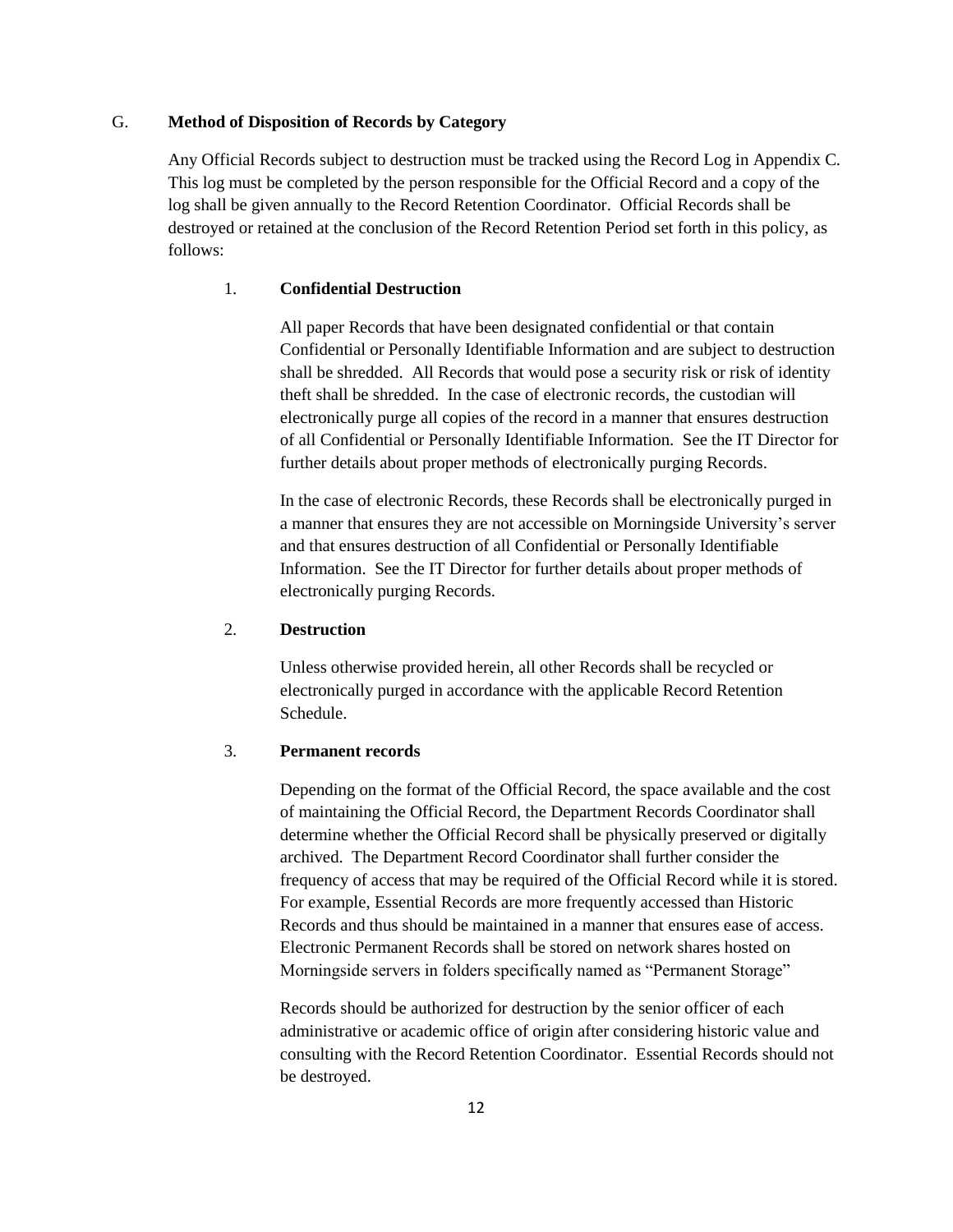### H. **Litigation Holds**

In the event that litigation or an administrative agency claim is reasonably likely to occur, Morningside University shall take all appropriate steps to initiate a litigation hold on all relevant Records so that this information can be preserved. If you believe that an event has occurred that is reasonably likely to lead to litigation/other claim, please notify the Vice President for Business and Finance immediately so that legal counsel can be consulted. Records that are subject to a litigation hold shall not be destroyed in accordance with Morningside University's standard destruction procedures. As such, upon initiation of a litigation hold, these Records must be immediately segregated from other records so they are protected from any routine Record purges. This is especially critical for emails or other electronic documents that may be subject to a computerized purge cycle. Please see the Record Retention Coordinator immediately if you have any questions about this procedure.

#### **Litigation Hold Process**

Upon notice of a litigation claim or a possible litigation claim the Record Retention Coordinator will notify all department record coordinators instructing them to suspend destruction of any relevant information. The Record Retention Coordinator will coordinate the production of all relevant requested information working with Legal Counsel and the Vice President for Business and Finance.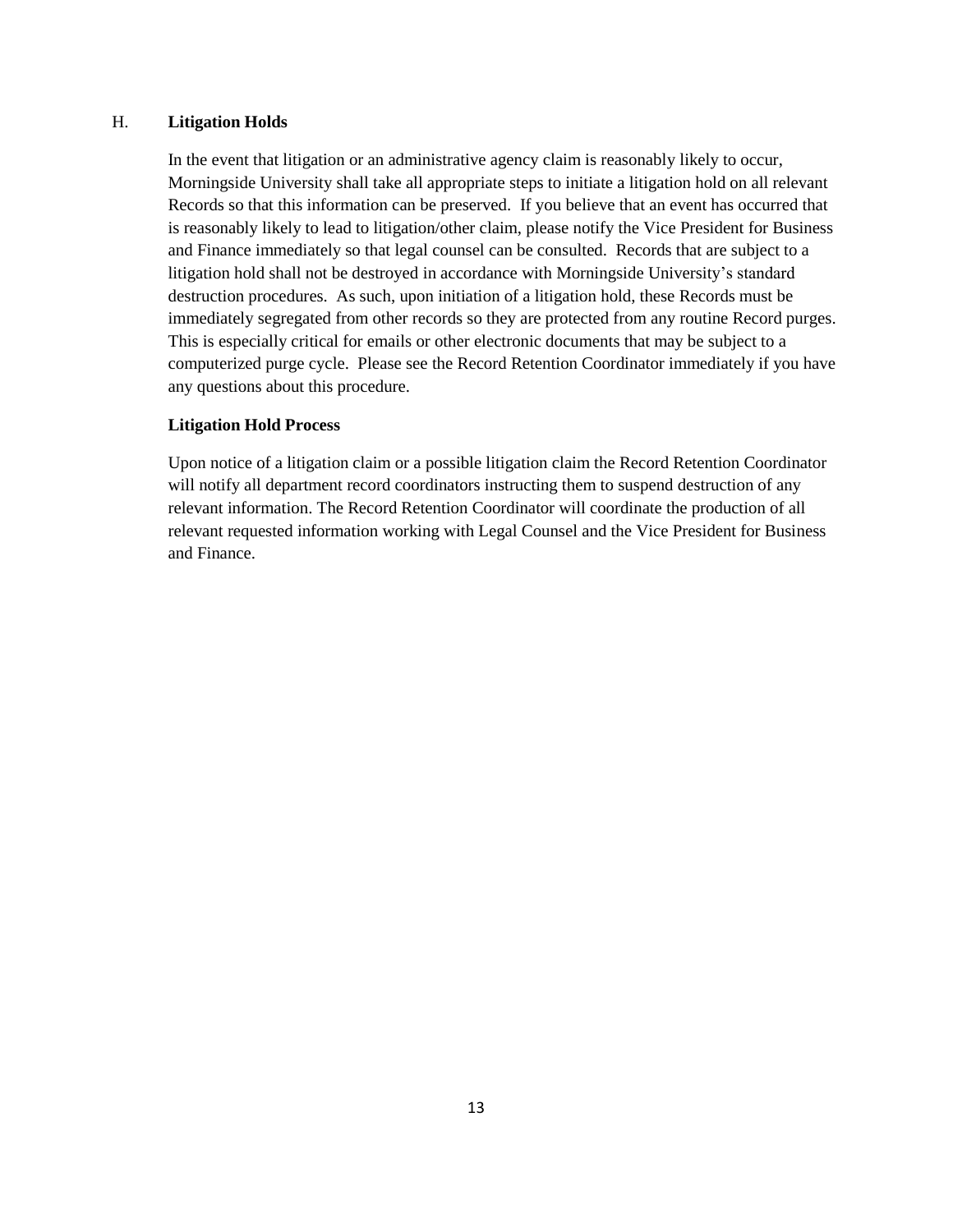# **Appendix A**

# **Department File Maintenance Procedures**

# **Records Inventory**

Each department which generates Official Records shall maintain a records inventory which classifies the records in the following areas:

- General Records
- Education/Student Records
- Financial Aid Records
- Personnel Records
- Publicity / Marketing Records
- Accounting / Financial Records
- Regulatory / Compliance Records
- Security / Safety Records
- **Legal Records**
- **Library Records**
- **Institutional Advancement Records**

The inventory shall also show where the record is stored (Location and box number) along with the applicable retention period. (See appendix C). The inventory record log needs to be updated annually and sent to the Records Retention Coordinator.

# **Record Storage Process**

Each department shall store records in an appropriate manner which complies with this retention policy. Records shall be stored in a secure location which limits access to records to only those approved within each department. Special access controls need to be implemented for confidential records to assure their confidentiality. Record storage suggestions:

- Only store Official Records if possible. This eliminates unnecessary records taking up space.
- Put contents in boxes in chronological order grouped by type of record and records with similar retention periods.
- $\triangleleft$  Label boxes A-1; Department Name; Retention Period
- $\triangle$  Prepare a list of contents in each box by Box Number.
- $\bullet$  Specifically mark material which is confidential as such on the box.
- Have Facilities Department move the contents to storage location.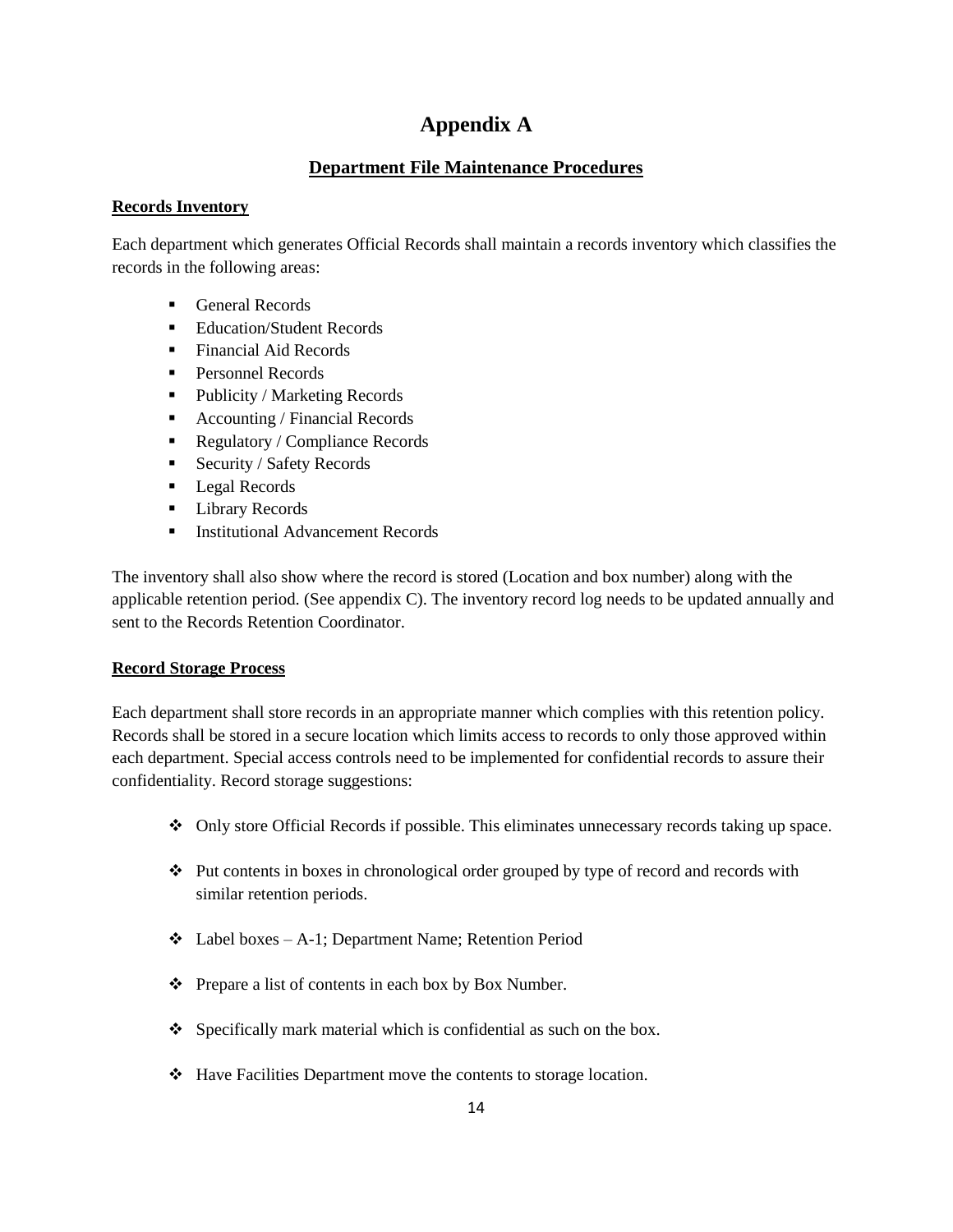#### **Record Removal Process**

#### **Temporary Removal**

Each department shall implement an appropriate process regarding the removal of records from storage. It is recommended that a record sign-out sheet be completed which informs the Department Record Coordinator who has the record and when it was removed. At the time a record is returned, it should also be noted on the sign-out sheet.

#### **Record Destruction**

Each Department Record Coordinator shall annually determine which records could be destroyed based on the record retention policy. Before any record is destroyed it should be approved by the supervisor of the department and the Record Retention Coordinator. Records should be destroyed as directed within this policy.

#### **Electronic Records**

Please refer to the University's Guidelines for Preservation of Electronic Stored Information and Responding to Discovery Demands (Appendix B) for a more detailed discussion of Electronic Record handling procedures.

#### **Email Retention and Disposal Policy**

All emails sent from the Morningside domain and all emails received by Morningside accounts are official records and need to comply with this policy.

The custodian of an email message will be the originator if that person is a University employee; otherwise, it will be the individual to whom the message is addressed once the message is received. The custodian is the person responsible for ensuring compliance with this policy. Custodians of email with Confidential and Personally Identifiable Information need to ensure compliance with applicable laws.

Email may not be stored on local clients and must be stored on Morningside hosted servers where they will be disposed of in accordance with the University's disposition schedule for records as set forth below.

Email older than five (5) years will be automatically deleted unless the custodian has taken action to archive these messages in another format. The custodian is responsible for preserving records including email, not withstanding any backup by the computer network.

If the custodian of the email leaves employment, it is the responsibility of the relevant department head to ensure that any email remaining on the computer is retained or disposed of in compliance with this policy.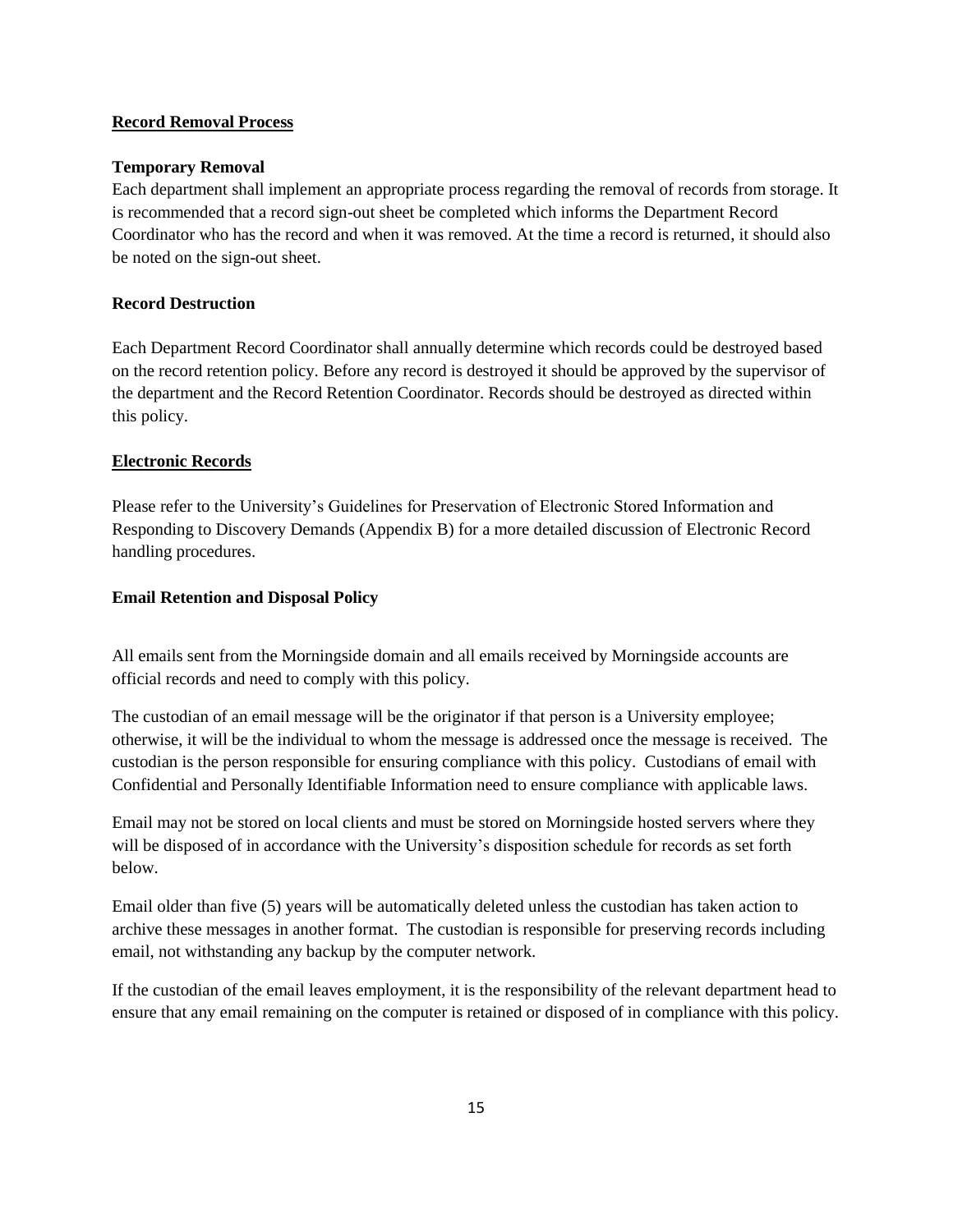#### **Scanned Records**

In order to eliminate paper; save storage space; and improve document retrieval time; records may be scanned using a program called Laser fiche. It is recommended that long term or permanent retention period records be scanned as much as possible. The access controls and destruction maintenance of these records need to follow the retention policy guidelines. The scanned image will then become the official document.

# **Appendix B**

# **Morningside University Guidelines for Preservation of Electronically Stored Information and Responding to Discovery Demands**

#### **Preservation**

When Morningside University "reasonably anticipates" litigation, through the receipt of notification or other information identifying the possibility of an administrative complaint, a lawsuit or upon the actual service of a summons and/or complaint ("notification"), the University will take action to preserve all electronically stored information that may be relevant to the claim. The following guidelines are intended to ensure timely and accurate preservation and collection of such data.

- 1. As soon as practicable after notification that litigation is reasonably anticipated, the Vice President for Business and Finance will issue a legal hold letter to all those who are identified as potentially having relevant information and notify the Information Technology (IT) Department of the potential or actual claim.
	- a. The following information will be provided:
		- i. Names of plaintiff(s), defendant(s), and any other known relevant parties and witnesses (i.e., those who may control or possess potentially relevant data);
		- ii. Department(s) involved; and
		- iii. Timeframe for data preservation.
- 2. IT will take immediate steps to preserve all data stored electronically (electronic mail, calendar, etc.).
- 3. As soon as practicable, legal counsel, the Vice President for Business and Finance and IT will meet to discuss the case and develop an initial course of action. Together they will:
	- a. Identify the set of electronic data that must be preserved; and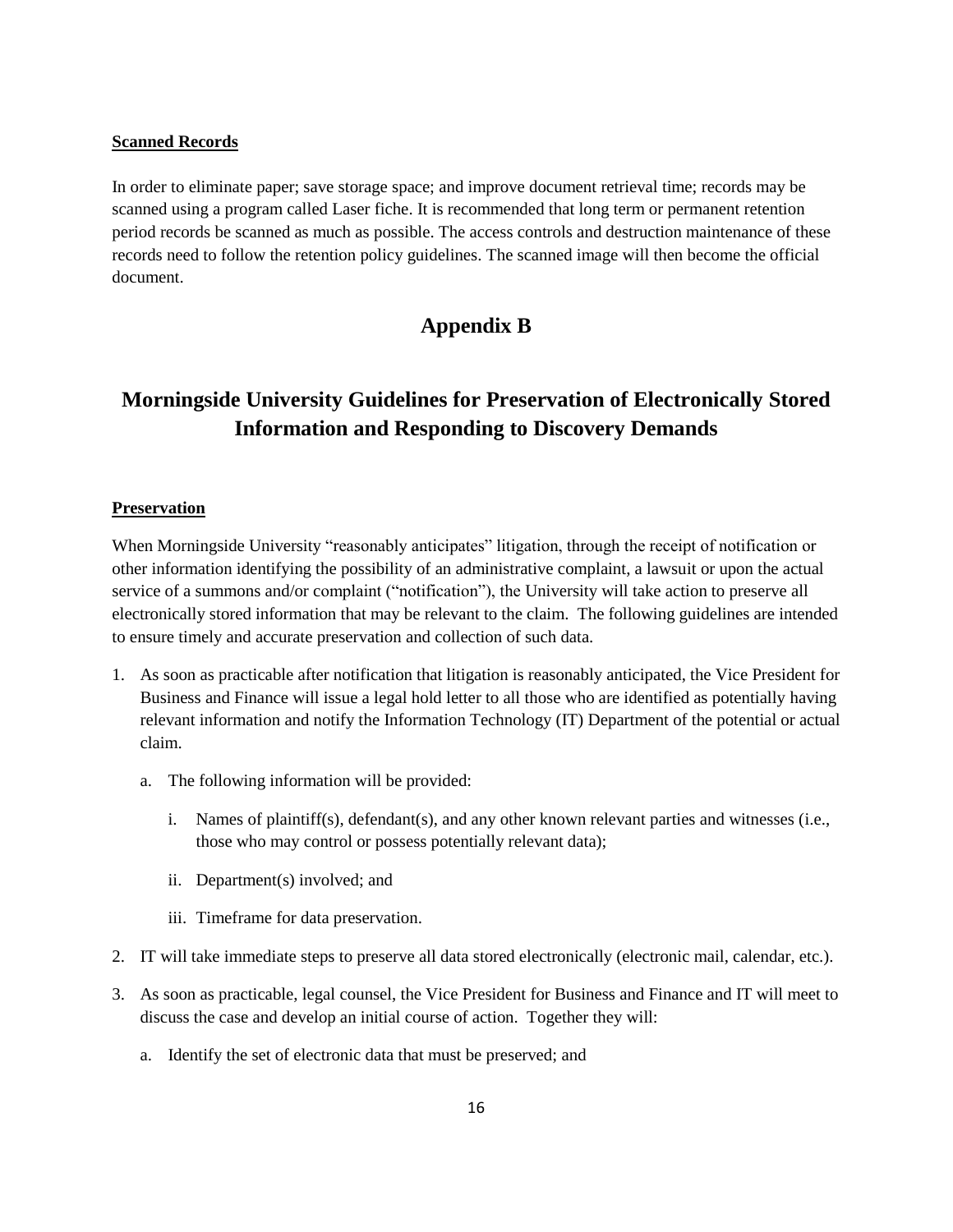- b. Discuss mechanisms, process, and other circumstances that may be particular to the specific lawsuit.
- 4. If deemed appropriate under the circumstances, IT may send out end-user questionnaires to all affected individuals for completion and return to IT so that IT can identify all potential locations of electronic data.
- 5. Legal counsel or the Vice President for Business and Finance will send specific information-handling instructions as may be appropriate in a particular matter to all affected individuals to ensure existing electronic data are appropriately preserved and easily retrievable.
- 6. IT will store all collected electronic data centrally for future potential retrieval and discovery.

# **Discovery**

Upon receipt of a discovery request for electronic data pertaining to a lawsuit, counsel will work with the Vice President for Business and Finance and IT to develop an appropriate response. The response may be to supply the requested information, attempt to obtain a modification of the request as to a different set of data or search terms, or to decline to provide some or all of the requested data based upon expense or other basis.

During the discovery phase:

- 1. Legal counsel, the Vice President for Business and Finance, and other managers as appropriate will meet with IT to inform them of specific requirements (search terms, data type, timeframe, etc.).
- 2. IT will determine whether the set of preserved electronic data is sufficient to meet the requirements of the discovery request and will notify legal counsel and the Vice President for Business and Finance of any extraordinary circumstances, costs of compliance, or other concerns.
- 3. If IT determines that the preserved electronic data is not sufficient to meet the requirements of the discovery request, IT will so inform legal counsel and the Vice President for Business and Finance and await further instruction.
- 4. IT will perform searches on the preserved electronic data specific to the outlined requirements.
- 5. IT will supply the retrieved electronic data to legal counsel.
- 6. Legal counsel will review the retrieved electronic data to determine legal relevance, privilege, or other protected status, and will handle discovery.

# **End of Litigation**

Legal counsel will notify the Vice President for Business and Finance, who, in turn, will notify IT and the impacted employees in writing once the legal hold is no longer required so that the electronic data will be treated as appropriate under the Morningside University Record Retention and Document Destruction Policy.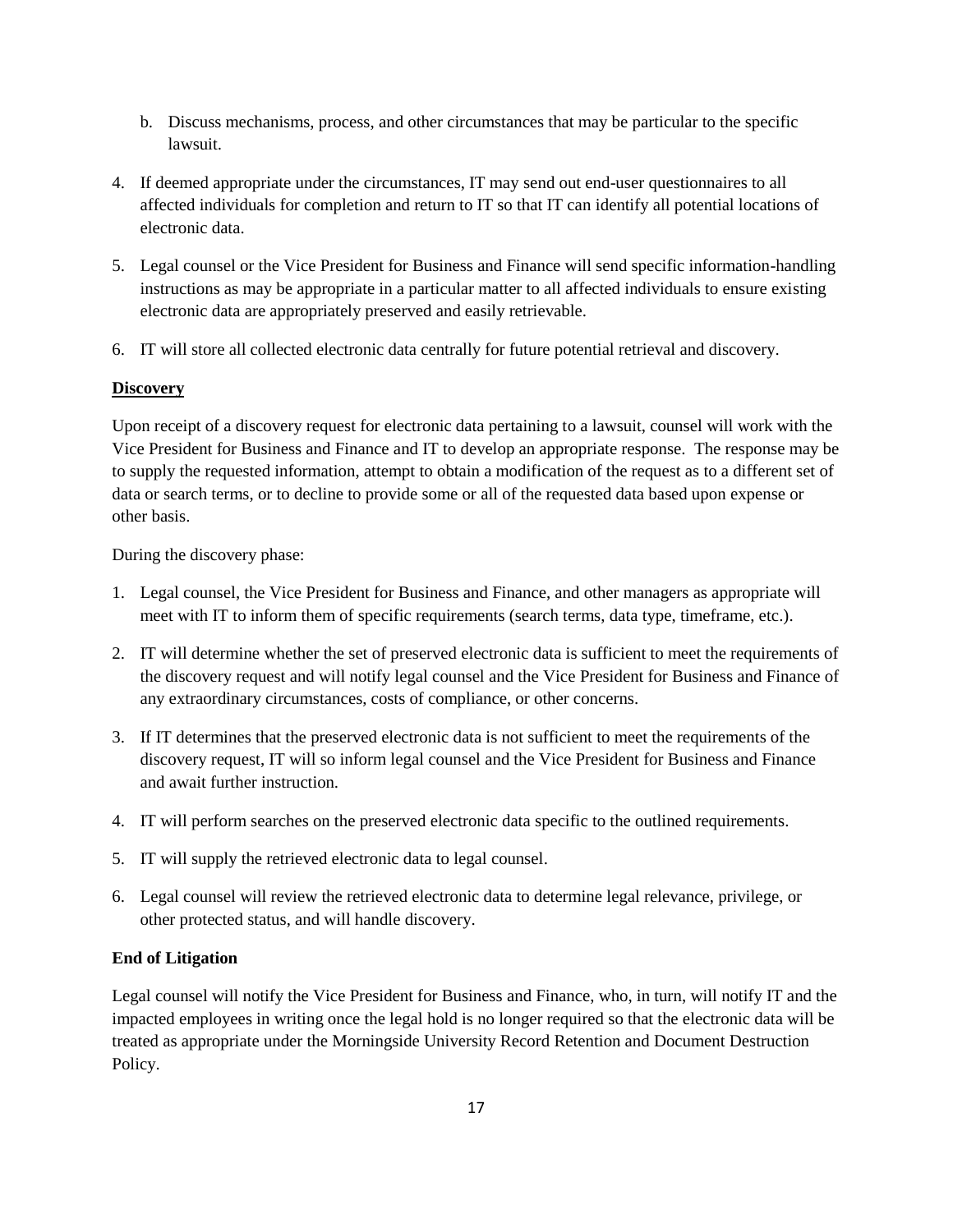# **Appendix C**

# **Retention Periods**

| <b>Document</b>                                                                    | <b>Retention Period</b> |
|------------------------------------------------------------------------------------|-------------------------|
| <b>GENERAL RECORDS</b>                                                             |                         |
| Articles of Incorporation, Charter, Bylaws, minutes                                | Permanent               |
| and other incorporation records                                                    |                         |
| Contracts (still in effect)                                                        | Permanent               |
| Contracts, mortgages, notes and leases (expired)                                   | 10 years                |
| Correspondence (general)                                                           | 3 years                 |
| Deeds, mortgages, bills of sales, easements                                        | Permanent               |
| Insurance policies, records, current accident reports,<br>claims (still in effect) | Permanent               |
| Insurance policies, records, accident reports, claims<br>(expired)                 | 7 years                 |
| Trademark registrations and copyrights, patents and<br>related papers              | Permanent               |
| Licenses                                                                           | ACT + 6 years           |
| <b>Policy Statements</b>                                                           | 10 years                |
| <b>Board of Directors Materials</b>                                                | Permanent               |
| Original Exemption Application & Determination                                     | Permanent               |
| Letter                                                                             |                         |
| Building, Facilities & Related Records                                             | Permanent               |
| Blueprints                                                                         | Permanent               |
| <b>Book &amp; Textbook Orders</b>                                                  | 7 years                 |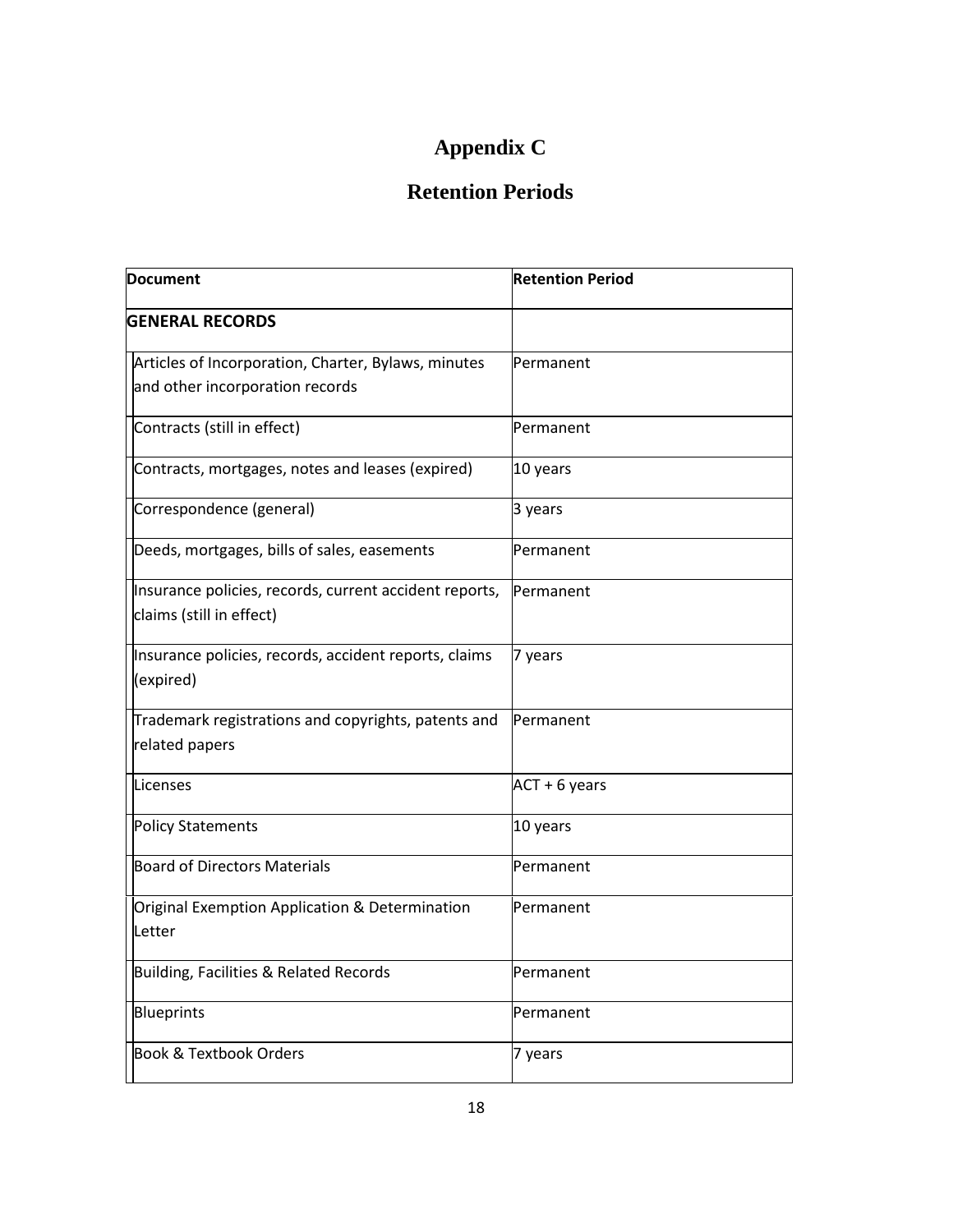| <b>Construction Documentation</b>                                                       | Permanent                                         |
|-----------------------------------------------------------------------------------------|---------------------------------------------------|
| Grant Proposals - rejected                                                              | Permanent-summary of materials, 3<br>vears-detail |
| Grants - funded                                                                         | Permanent                                         |
| <b>Fact Book</b>                                                                        | Permanent                                         |
| <b>Farm Files</b>                                                                       | Act +7 years                                      |
| <b>Charitable Trust Files</b>                                                           | Permanent                                         |
| <b>Property Files</b>                                                                   | Act +7 years                                      |
| <b>Endowment Investment Files</b>                                                       | <b>Permanent</b>                                  |
| <b>Endowment Gift Files</b>                                                             | Permanent                                         |
| <b>Bond Documents</b>                                                                   | <b>Permanent</b>                                  |
| Motor Vehicle Records                                                                   | Act +1 year                                       |
|                                                                                         |                                                   |
|                                                                                         | <b>Retention Period</b>                           |
| <b>EDUCATION / STUDENT RECORDS</b><br>Student billing sheets                            | 5 years                                           |
| <b>Student loan rosters</b>                                                             | 5 years                                           |
| Student loan promissory note and related documents 10 years from date loan is assigned, | canceled or repaid                                |
| Accounts receivable Student Files                                                       | 7 years                                           |
| <b>Collection Records</b>                                                               | Act + 4 years                                     |
| <b>Uncollected Accounts</b>                                                             | 4 years                                           |
| <b>Acceptance Letters</b>                                                               | 1 year after application term                     |
| Applications                                                                            | 1 year after application term                     |
| Correspondence                                                                          | 1 year after application term                     |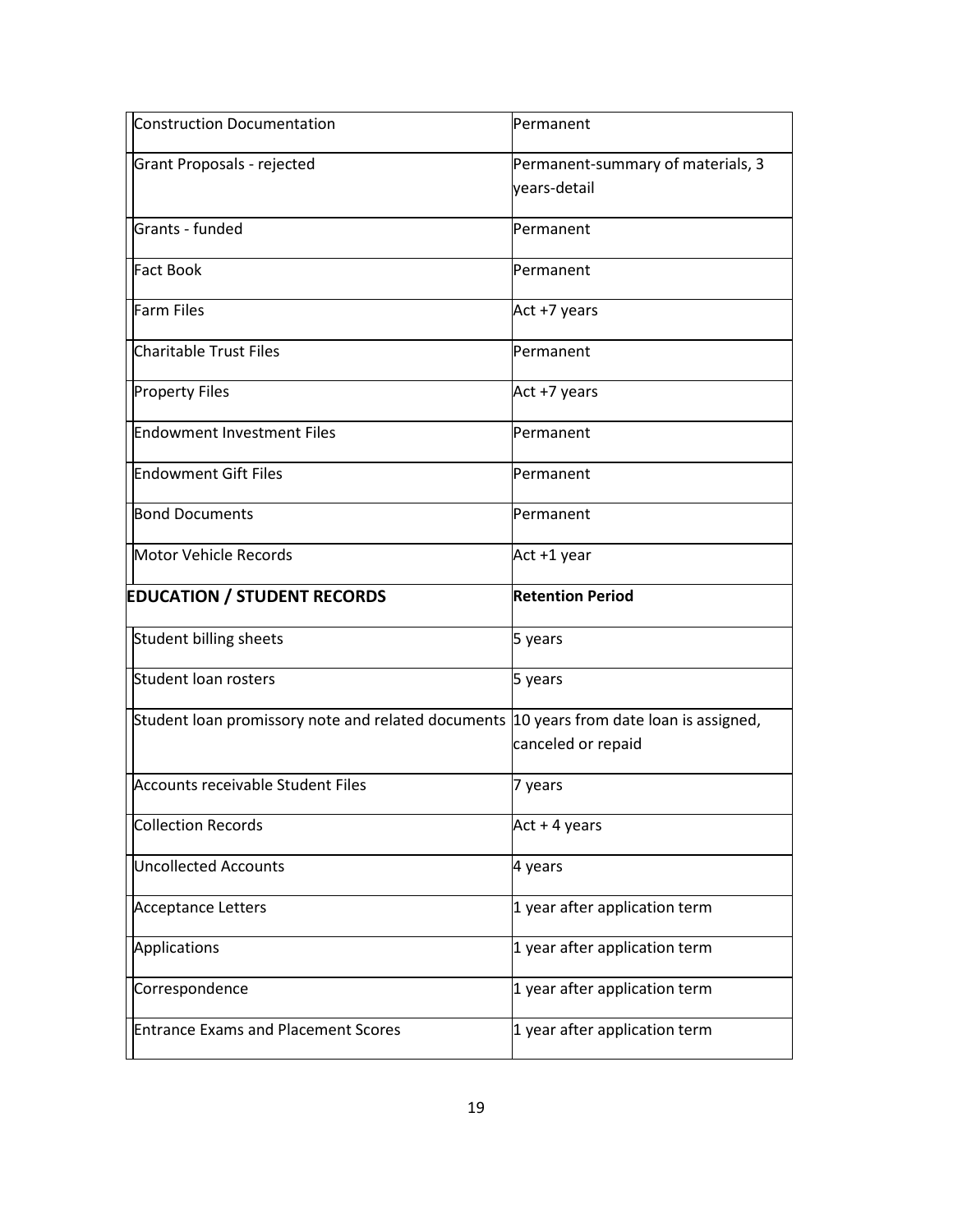| Letters of Recommendation                         | Until beginning of term               |
|---------------------------------------------------|---------------------------------------|
| <b>Applicant Statistics</b>                       | 5 years                               |
| Degree Statistics                                 | 10 years                              |
| <b>Enrollment Statistics</b>                      | 10 years                              |
| <b>Grade Statistics</b>                           | 10 years                              |
| Job Placement Statistics                          | 5 years                               |
| Racial/Ethnic Statistics                          | 5 years                               |
| Academic Records (Transcripts)                    | Permanent                             |
| <b>Class Schedules</b>                            | 5 years after date of last attendance |
| Course Drop/Add Slips                             | 5 years after date of last attendance |
| Date of Graduation and Degree Award               | <b>Permanent</b>                      |
| Degree Audit Records                              | 5 years after date of last attendance |
| <b>Disciplinary Files</b>                         | 5 years after date of last attendance |
| <b>FERPA Requests</b>                             | 5 years after date of last attendance |
| Foreign Student Data Records Including I-20 Forms | 5 years after date of last attendance |
| <b>Health/Immunization Records</b>                | 6 years                               |
| Name Change Authorizations                        | 5 years after date of last attendance |
| Pass/Fail Requests                                | 5 years after date of last attendance |
| Personal Data Forms                               | 5 years after date of last attendance |
| <b>Registration Forms</b>                         | 5 years after date of last attendance |
| <b>Teacher Education Program Files</b>            | Permanent                             |
| <b>Transcript Requests</b>                        | 1 year                                |
| <b>Transfer Credit Evaluations</b>                | 5 years after date of last attendance |
| <b>Accreditation Information</b>                  | Permanent                             |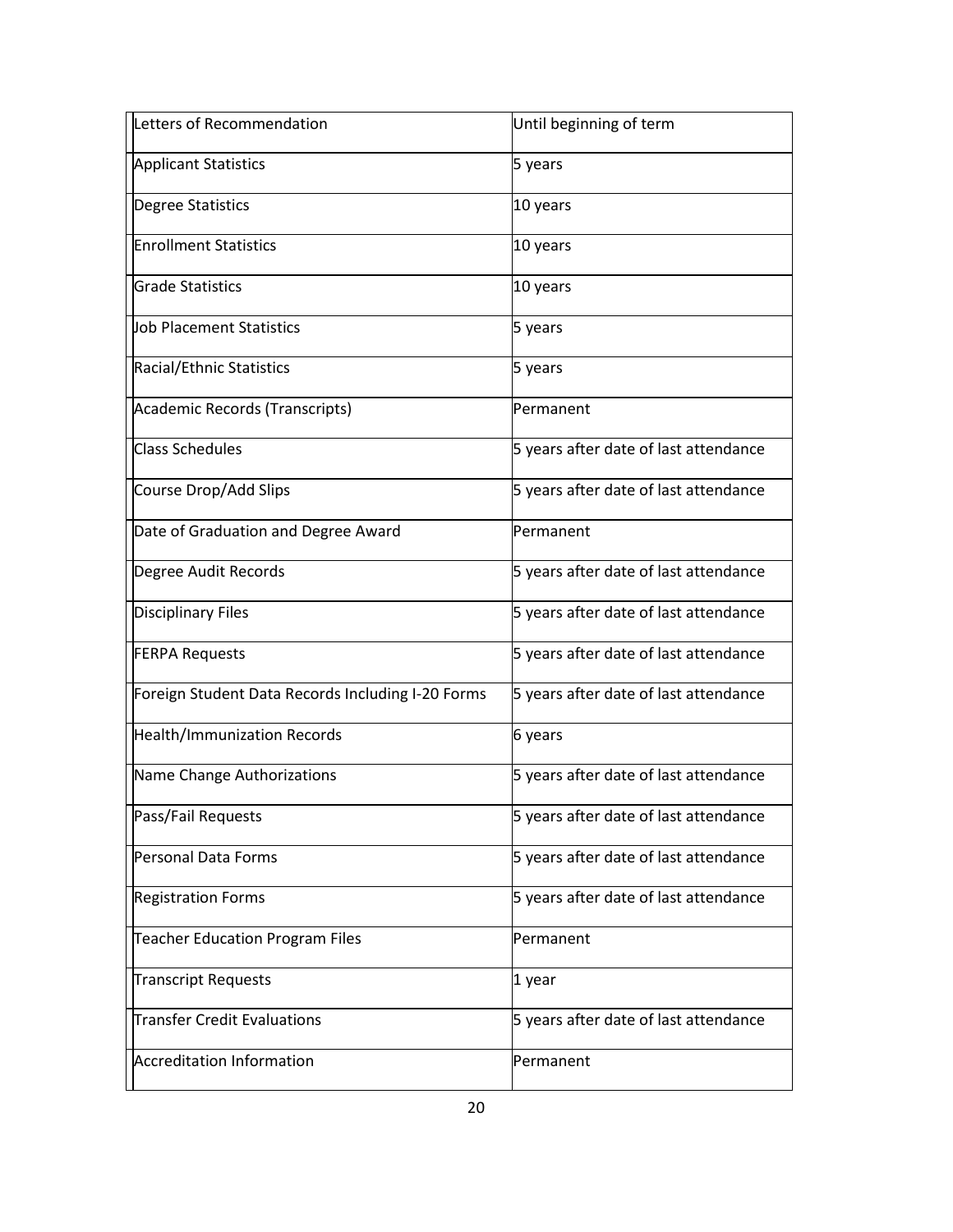| Syllabus                                           | Current + 1 year                                                              |
|----------------------------------------------------|-------------------------------------------------------------------------------|
| Rank, Promotion & Tenure Committee Documents       | Permanent                                                                     |
| <b>Faculty Contracts</b>                           | Act + 8 years                                                                 |
| <b>Faculty Evaluation Documents</b>                | Act + 4 Years                                                                 |
| <b>Faculty Correspondence</b>                      | Act                                                                           |
| Student Correspondence                             | Act                                                                           |
| <b>Honors &amp; Award Files</b>                    | Permanent                                                                     |
| Examinations                                       | Current year used + 1                                                         |
| <b>Grades for Specific Courses</b>                 | Current year used + 1                                                         |
| <b>Handouts</b>                                    | Current year used + 1                                                         |
| Completed Exam, Graded Assignments                 | 1 semester after course completed                                             |
| <b>Teacher Certifications</b>                      | 1 year after certification                                                    |
| Continuing Education program & participant records | Act + 5 Years                                                                 |
| for conferences/ workshops/wellness programs       |                                                                               |
| Faculty Meeting minutes, correspondence, motions   | Permanent                                                                     |
| <b>Course Evaluations</b>                          | 5 years after faculty separates from                                          |
|                                                    | University                                                                    |
| Grades                                             | Permanent                                                                     |
| Catalog                                            | Permanent                                                                     |
| <b>Graduation Lists</b>                            | <b>Permanent</b>                                                              |
| Petition to Graduate                               | 1 year after graduation                                                       |
| High School/other University transcripts           | 5 years after graduation or date of last<br>attended                          |
| <b>Registration forms</b>                          | Retain for 1 year after date submitted<br>after checking with Business Office |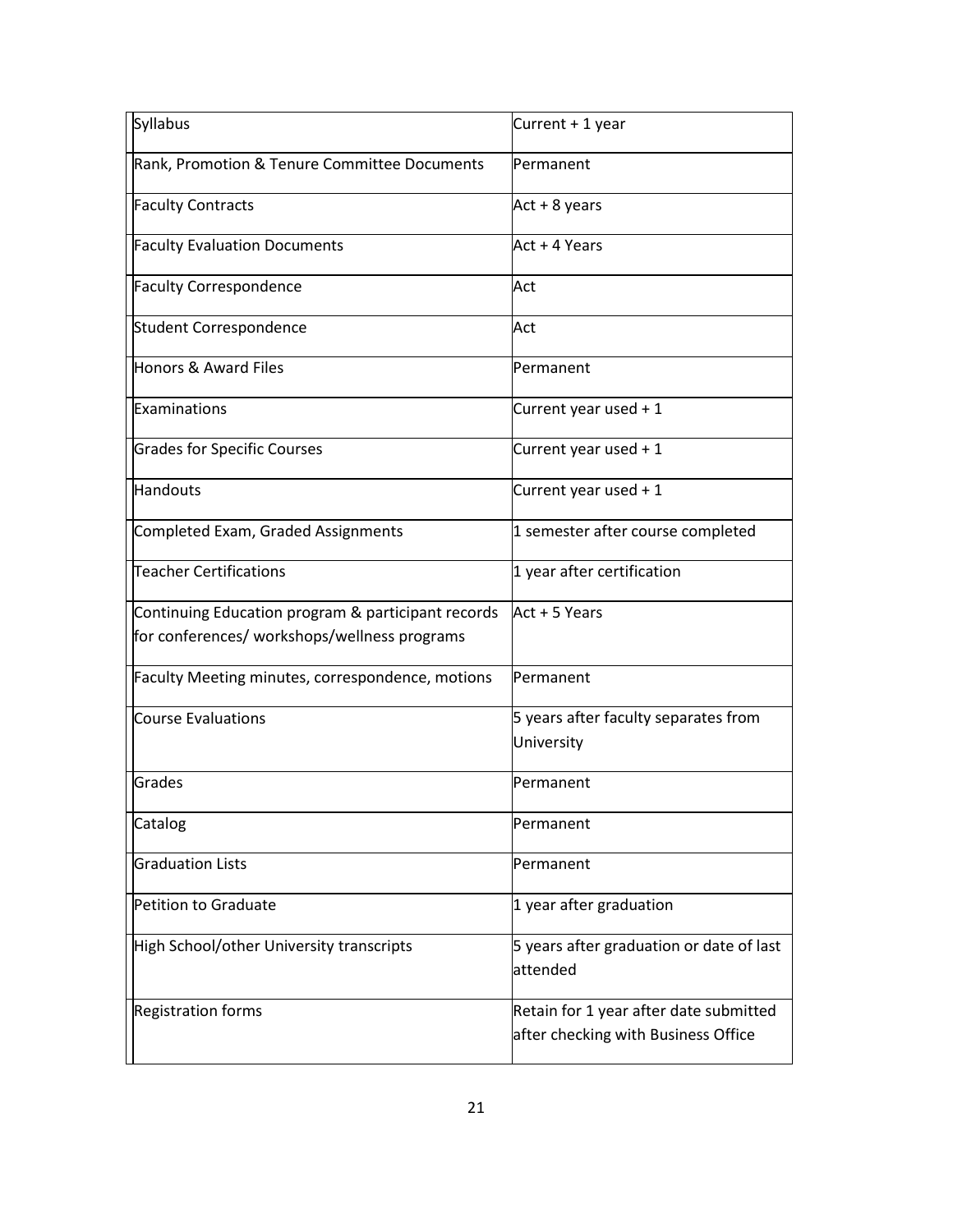| <b>Transfer Credit Evaluations</b>                                 | 5 years after graduation or date of last<br>lattended |
|--------------------------------------------------------------------|-------------------------------------------------------|
| Veterans administration certifications                             | 3 years after graduation or date of last<br>attended  |
| Withdrawal Authorization                                           | 2 years after graduate or date of last<br>attended    |
| <b>Attendance Sheets</b>                                           | 5 years after the term                                |
| <b>Requests for Formal Hearings</b>                                | Permanent                                             |
| Requests and Disclosures of Personally Identifiable<br>Information | Permanent                                             |
| Student Statements on Content of Records regarding                 | Until terminated by student or                        |
| <b>Hearing Panel Decisions</b>                                     | Permanent                                             |
| <b>Waivers or Rights of Access</b>                                 | Until terminated by student or                        |
|                                                                    | Permanent                                             |
| <b>Written Decisions of Hearing Panels</b>                         | Permanent                                             |
| Institutional Research                                             | Permanent                                             |
| Prospect Inquiry Information                                       | Active through recruitment cycle                      |
| Catalogs from other school                                         | 3 years if not being used                             |
| <b>Athletic Physicals</b>                                          | Act + 5 years                                         |
| <b>Student Proof of Insurance</b>                                  | Act + 5 years                                         |
| <b>Counseling Session Notes</b>                                    | $Act + 4 years$                                       |
| <b>Advising Files</b>                                              | Graduation + 1 year                                   |
| <b>Class Lists</b>                                                 | Permanent                                             |
| <b>Instructional Materials</b>                                     | Until Obsolete                                        |
| <b>Student Academic Records</b>                                    | Permanent                                             |
| <b>Student Petitions</b>                                           | Permanent                                             |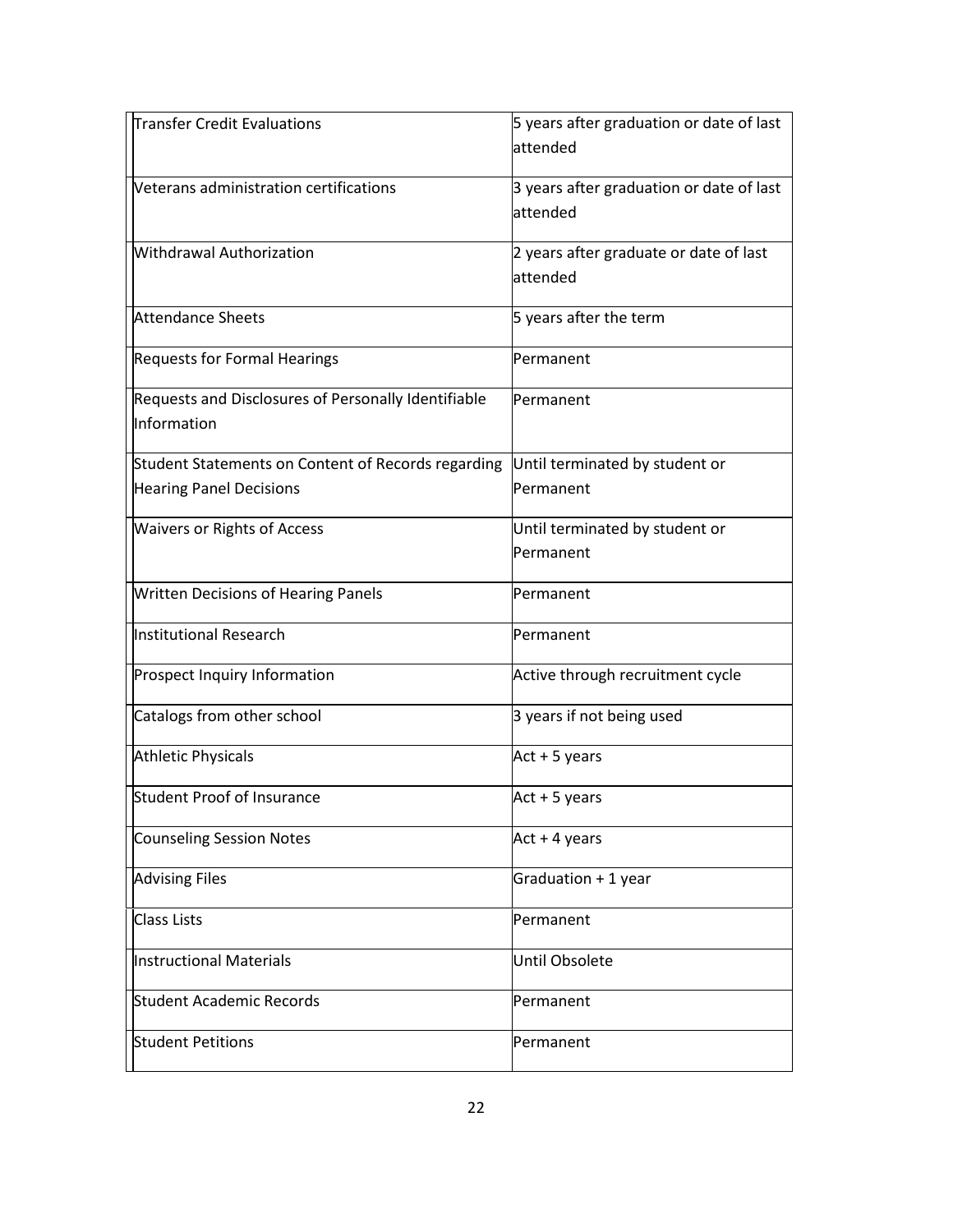| <b>Student Surveys Summaries</b>                                                                                | Permanent                                                                                                   |
|-----------------------------------------------------------------------------------------------------------------|-------------------------------------------------------------------------------------------------------------|
| <b>Accreditation Issues</b>                                                                                     | 10 years                                                                                                    |
| <b>FINANCIAL AID RECORDS</b>                                                                                    | <b>Retention Period</b>                                                                                     |
| Applications (SAR or ISIR)                                                                                      | 3 years after the end of the year in<br>which the aid is awarded and<br>disbursed                           |
| Campus-Based Financial Aid (SEOG, Federal Work<br>Study, Perkins Loan) and Pell, ACG and SMART Grant<br>Records | 3 years after the end of the year in<br>which the aid is awarded and<br>ldisbursed                          |
| FFEL Records Related to Borrower's Eligibility and<br>Participation                                             | 3 years after the end of the year in<br>which the aid is awarded and<br>disbursed                           |
| <b>Financial Aid Awards</b>                                                                                     | 3 years after the end of the year in<br>which the aid is awarded and<br>disbursed                           |
| <b>Financial Aid Transcripts</b>                                                                                | 3 years after the end of the year in<br>which the aid is awarded and<br>disbursed                           |
| Fiscal Operations Report (FISAP) and supporting<br>records                                                      | 3 years from the end of the award year<br>in which the report was submitted                                 |
| Perkins and Institutional Loan Repayment Records<br>(including Cancellation and Deferment Records)              | 3 years from the date on which a loan<br>is assigned to the Department of<br>Education, cancelled or repaid |
| Perkins and Institutional Loan Original Promissory<br>Notes and Original Repayment Schedules                    | 3 years from the date on which a loan<br>is assigned to the Department of<br>Education, cancelled or repaid |
| <b>Financial Aid Federal Reports</b>                                                                            | $Act + 5 years$                                                                                             |
| <b>Perkins Loan Checks</b>                                                                                      | 7 years                                                                                                     |
| Perkins Loan General Files                                                                                      | 5 years                                                                                                     |
| Perkins Loan Borrower Files (After paid-in-full)                                                                | 5 years                                                                                                     |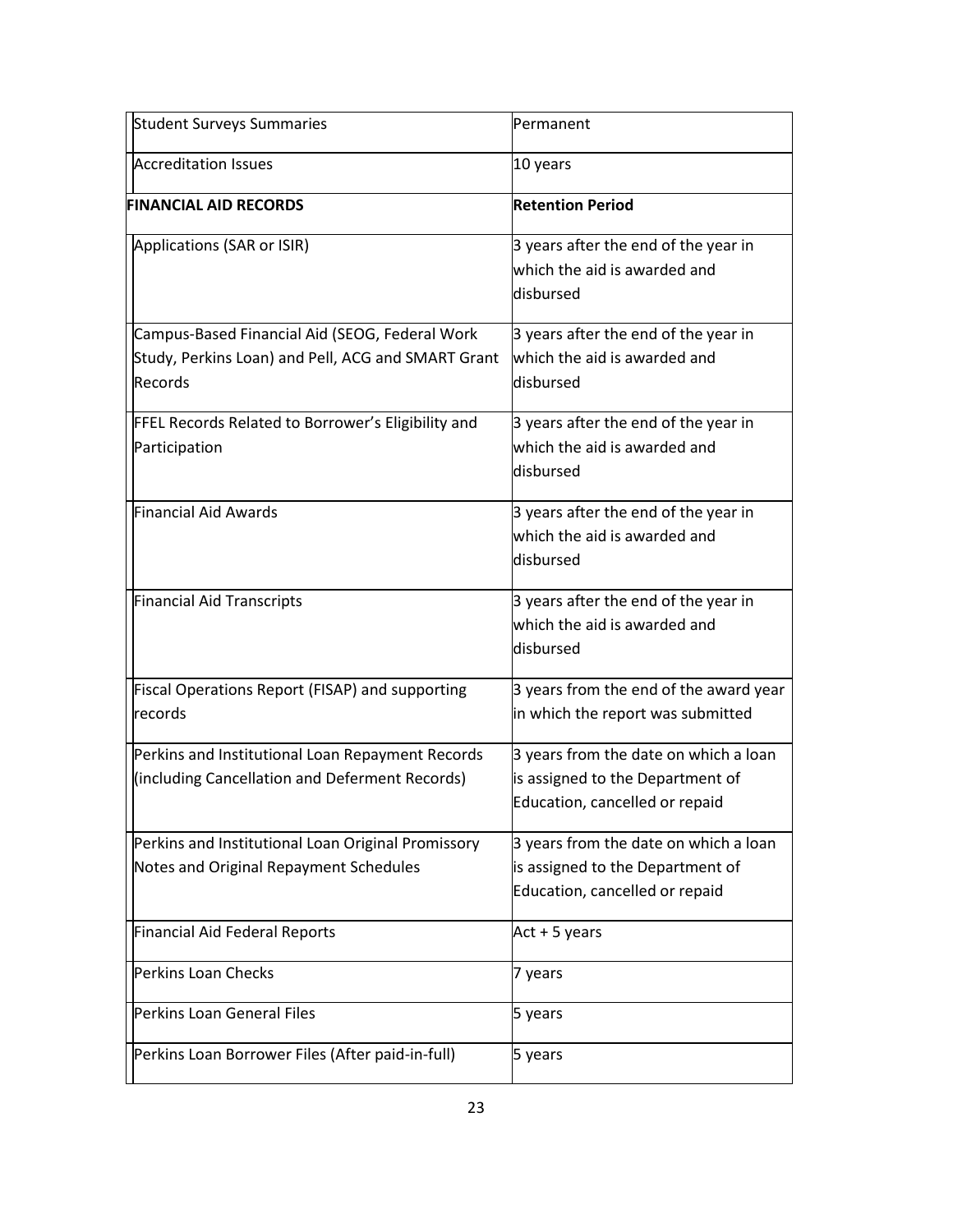| Perkins Loan Reconciliations                               | 5 years                 |
|------------------------------------------------------------|-------------------------|
| Stafford & Parent Plus Loan (loan proceeds)                | 7 years                 |
| Student Ioan Funds - Acctg ledger                          | Permanent               |
| <b>Student Loan Promissory Notes</b>                       | 10 years                |
| <b>PERSONNEL RECORDS</b>                                   | <b>Retention Period</b> |
| Benefit reports and rosters (health, flex, life, etc.)     | 8 years                 |
| Payroll Checks                                             | 7 years                 |
| <b>Payroll Reports</b>                                     | 7 years                 |
| Payroll - YTD check register - microfilmed                 | 7 years                 |
| Payroll - YTD register -student & regular -<br>Microfilmed | 7 Years                 |
| Payroll - Deduction history report                         | 7 years                 |
| Payroll - Employee Master report - Microfilmed             | 7 years                 |
| Timecards                                                  | 7 years                 |
| <b>Workers Compensation - Individual Files</b>             | 30 years                |
| Flex - Employee Election Forms & Disbursements             | 7 Years                 |
| <b>Health Insurance Premium</b>                            | 7 Years                 |
| Long Term Disability                                       | 7 Years                 |
| TIAA-CREF records                                          | 7 Years                 |
| Applications                                               | 1 year                  |
| <b>COBRA Documents</b>                                     | 7 Years                 |
| I-9 forms                                                  | 3 years                 |
| Job Announcements                                          | 1 year                  |
| Individual Personnel Files *                               | Act + 7 years           |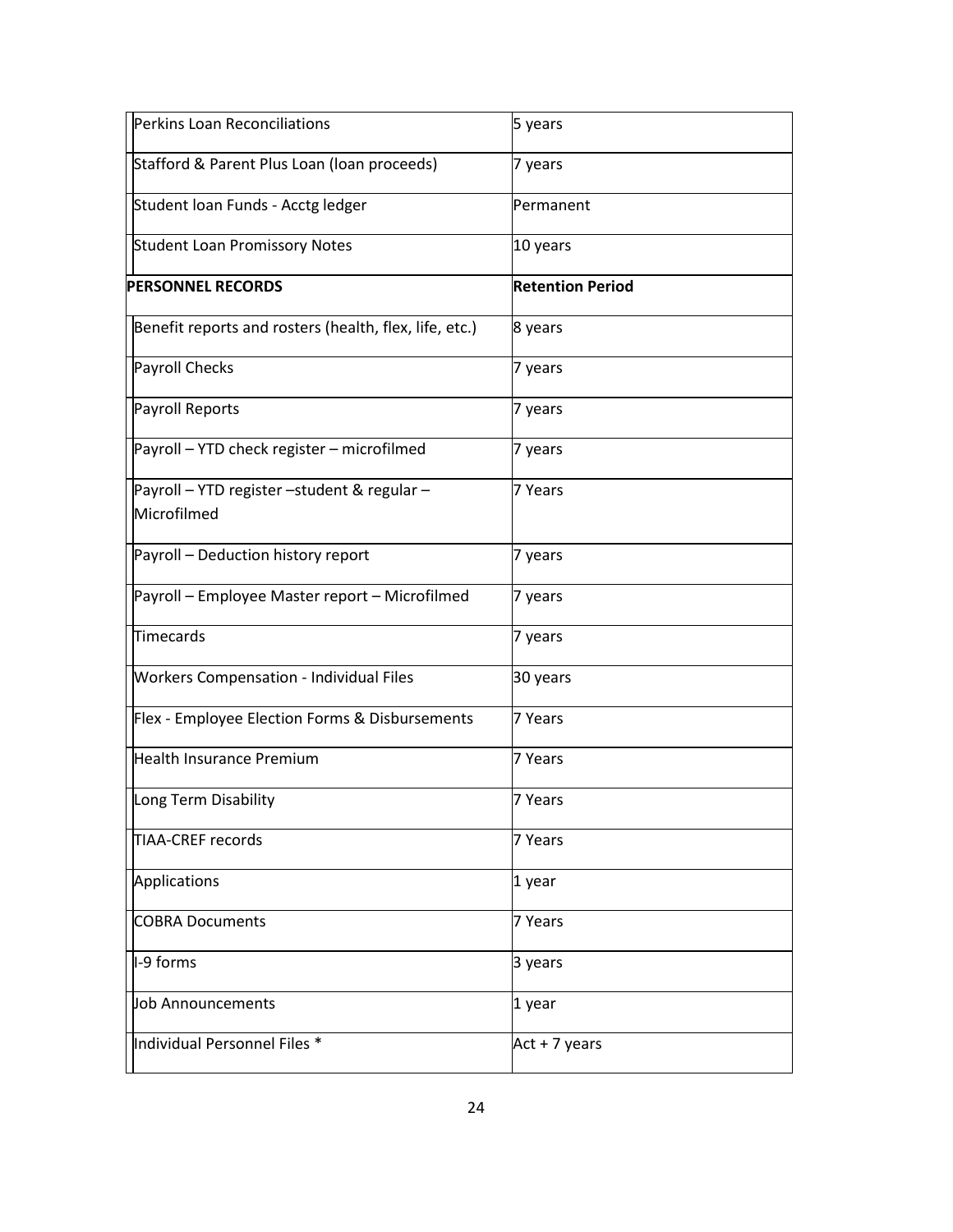| Personnel - Personnel Master Print - Student &          | 7 Years                                   |
|---------------------------------------------------------|-------------------------------------------|
| regular                                                 |                                           |
| <b>FMLA Documents</b>                                   | 3 years                                   |
| Year-End Reports (unemployment, accruals)               | 7 Years                                   |
| Employee Manuals                                        | 10 years                                  |
| Office Correspondence                                   | 3 years                                   |
| <b>Employment Contracts &amp; Settlement Agreements</b> | Act +7 years                              |
| <b>Employment applications</b>                          | 3 years from making the record/           |
|                                                         | personnel action                          |
| <b>Background Investigation Results</b>                 | 3 years from date individuals who were    |
|                                                         | not hired are notified position is filled |
| <b>Reference Check Notes</b>                            | 3 years from date individuals who were    |
|                                                         | not hired are notified position is filled |
| Resumes and Letters of Recommendation                   | 3 years from date individuals who were    |
|                                                         | not hired are notified position is filled |
| <b>CUPA Salary Report</b>                               | 10 years                                  |
| <b>Faculty Handbooks</b>                                | Permanent                                 |
| Occupational Injury and Illness Records                 | 30 years                                  |
| Employment Applications & Resumes - Not Hired           | 1 Year from date position was filled      |
| Student Earning Records                                 | 7 Years                                   |
| <b>PUBLICITY / MARKETING RECORDS</b>                    | <b>Retention Period</b>                   |
| Press releases                                          |                                           |
|                                                         | Permanently                               |
| <b>University Newsletters</b>                           | 4 years                                   |
| Directories (Phone) – Employee or Student               | 4 years                                   |
| <b>Student Newspapers</b>                               | 4 years                                   |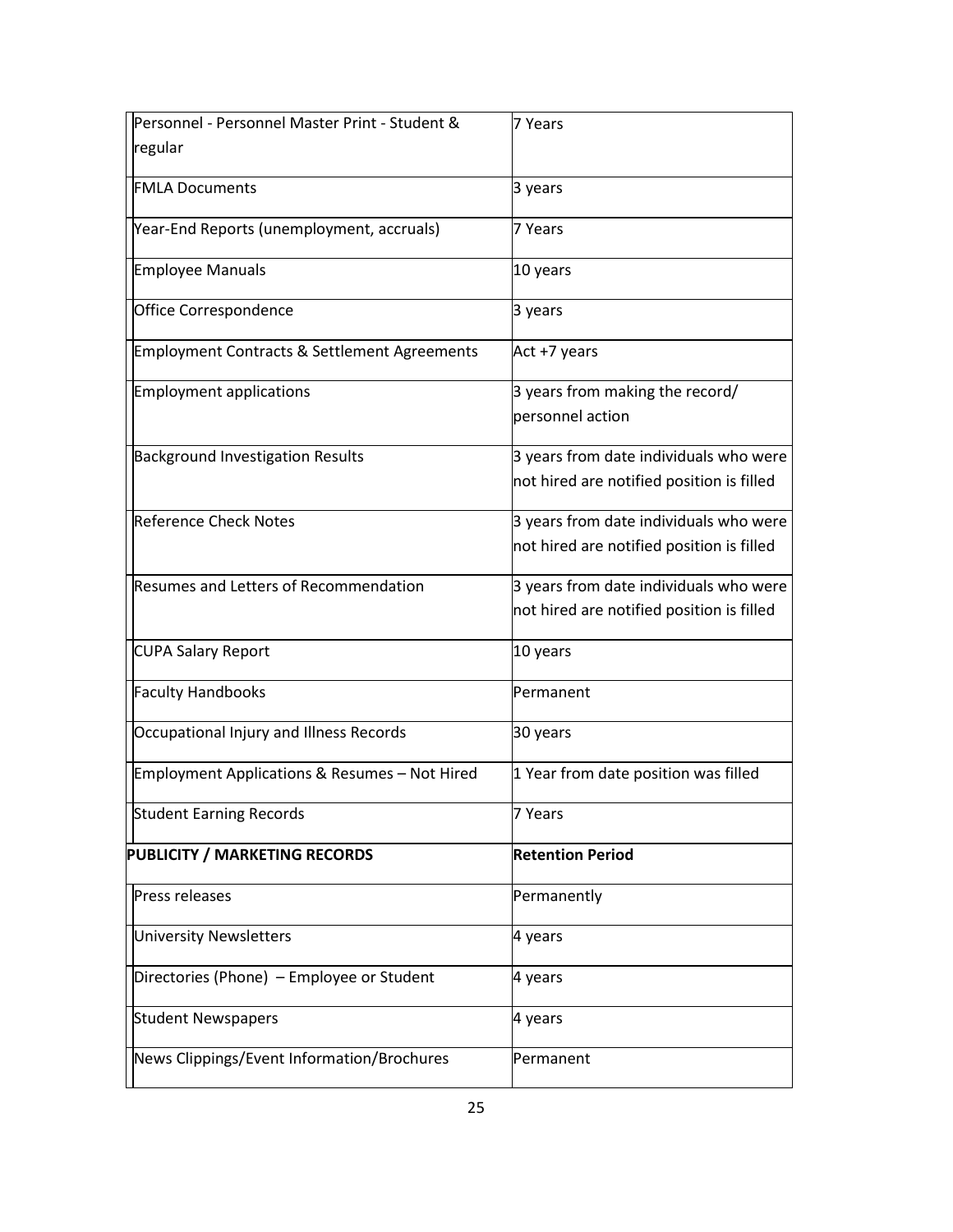| <b>Event Photos &amp; Slides</b>                     | Permanent               |
|------------------------------------------------------|-------------------------|
| <b>Commencement Programs</b>                         | lPermanent              |
| Announcements                                        | Permanent               |
| <b>Circulars</b>                                     | <b>Permanent</b>        |
| <b>Flyers</b>                                        | Permanent               |
| Memorabilia                                          | Permanent               |
| <b>ACCOUNTING / FINANCIAL RECORDS</b>                | <b>Retention Period</b> |
| Inventory records                                    | 7 years                 |
| Accounts Payable - check recon report - Microfilmed  | 7 years                 |
| Accounts payable - voucher summary - Microfilmed     | 7 years                 |
| Check register                                       | 7 years                 |
| Accounts Payable Checks / Invoices                   | 7 years                 |
| P-Card Reports                                       | 3 years                 |
| Purchase Orders                                      | 7 years                 |
| Purchase Order Report - Microfilmed                  | 7 years                 |
| Purchasing - Vendor File analysis - Microfilmed      | 7 years                 |
| Bank Cancelled Checks - CD                           | 9 years                 |
| Accounts receivable records - Microfilmed            | 7 years                 |
| Accounts Receivable - invoice register - Microfilmed | 7 years                 |
| <b>Accounts Receivable Invoices</b>                  | 7 years                 |
| Cash receipts & balance sheets                       | 3 years                 |
| Cash receipt register - Microfilmed                  | 7 years                 |
| Athletic & HPER deposit records                      | 3 years                 |
| Daily deposit tickets & receipts                     | 3 years                 |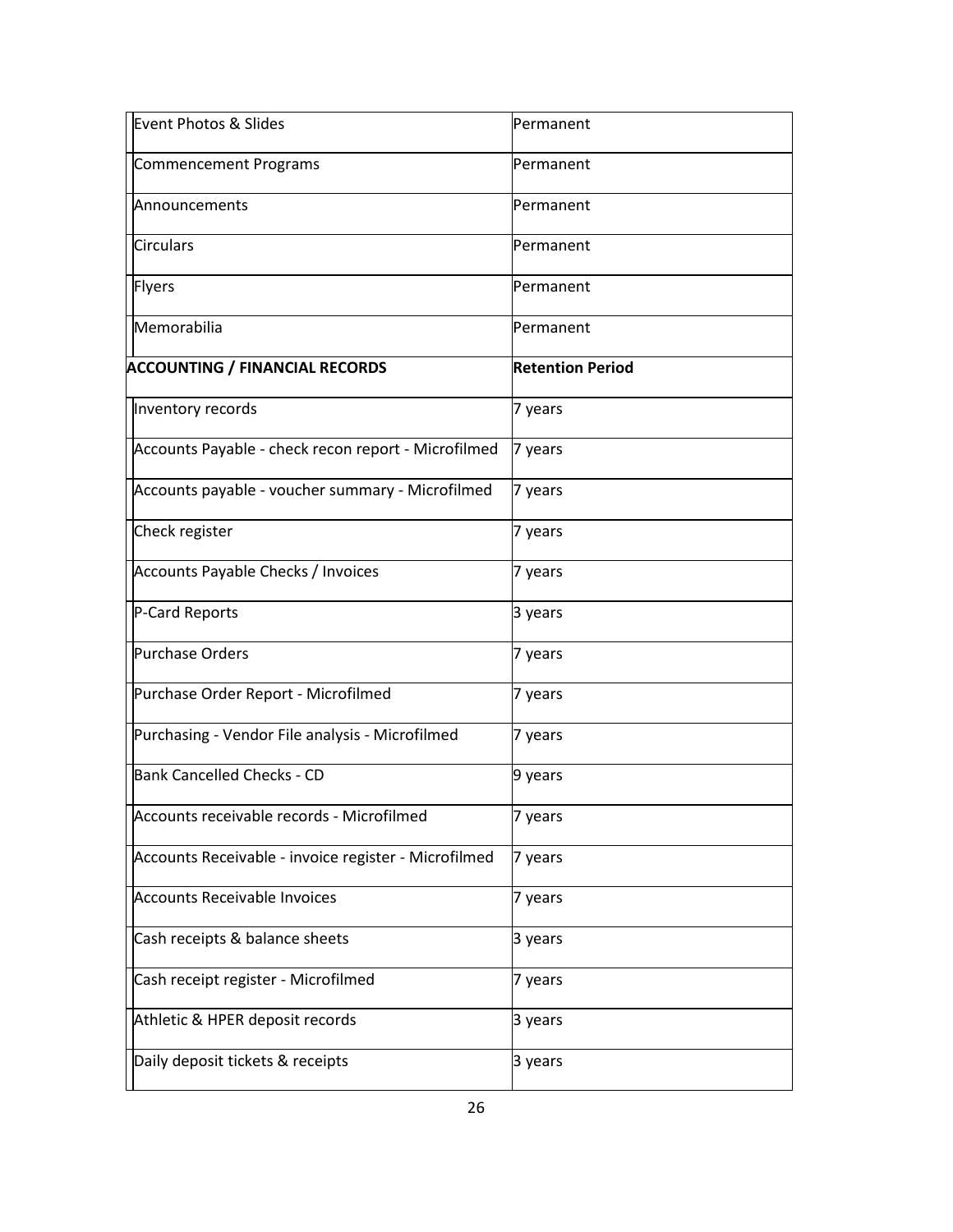| General ledger - detail list - Microfilmed    | 7 years                 |
|-----------------------------------------------|-------------------------|
| Chart of Accounts analysis - Microfilmed      | 7 years                 |
| Journal Entry List - Microfilmed              | 7 years                 |
| <b>Bank Reconciliations / Bank Statements</b> | 7 years                 |
| Daily cash analysis                           | 3 years                 |
| General Ledger & End-of-year Trial Balance    | Permanent               |
| Journal Entries                               | 7 years                 |
| <b>Fixed Assets</b>                           | Permanent               |
| <b>Depreciation Schedules</b>                 | Permanent               |
| Daily Gift Transmittal                        | 3 years                 |
| <b>Audit Reports</b>                          | Permanent               |
| Audit Work papers                             | 5 years                 |
| Investment records                            | <b>Until Sold</b>       |
| Investment Consultant reports                 | 11 years                |
| <b>Fixed Asset Sales</b>                      | 4 years                 |
| <b>Banking and Custodial Agreements</b>       | Permanent               |
| Office Correspondence                         | 3 years                 |
| <b>Board Books</b>                            | Permanent               |
| <b>REGULATORY / COMPLIANCE RECORDS</b>        | <b>Retention Period</b> |
| Documents relating to exempt status           | Permanent               |
| FISAP, Dept. of Ed, HHS Reports               | 5 years                 |
| 1098 Ts                                       | 3 years                 |
| W-9s from Venders                             | 3 years                 |
| W <sub>2</sub> forms                          | 7 years                 |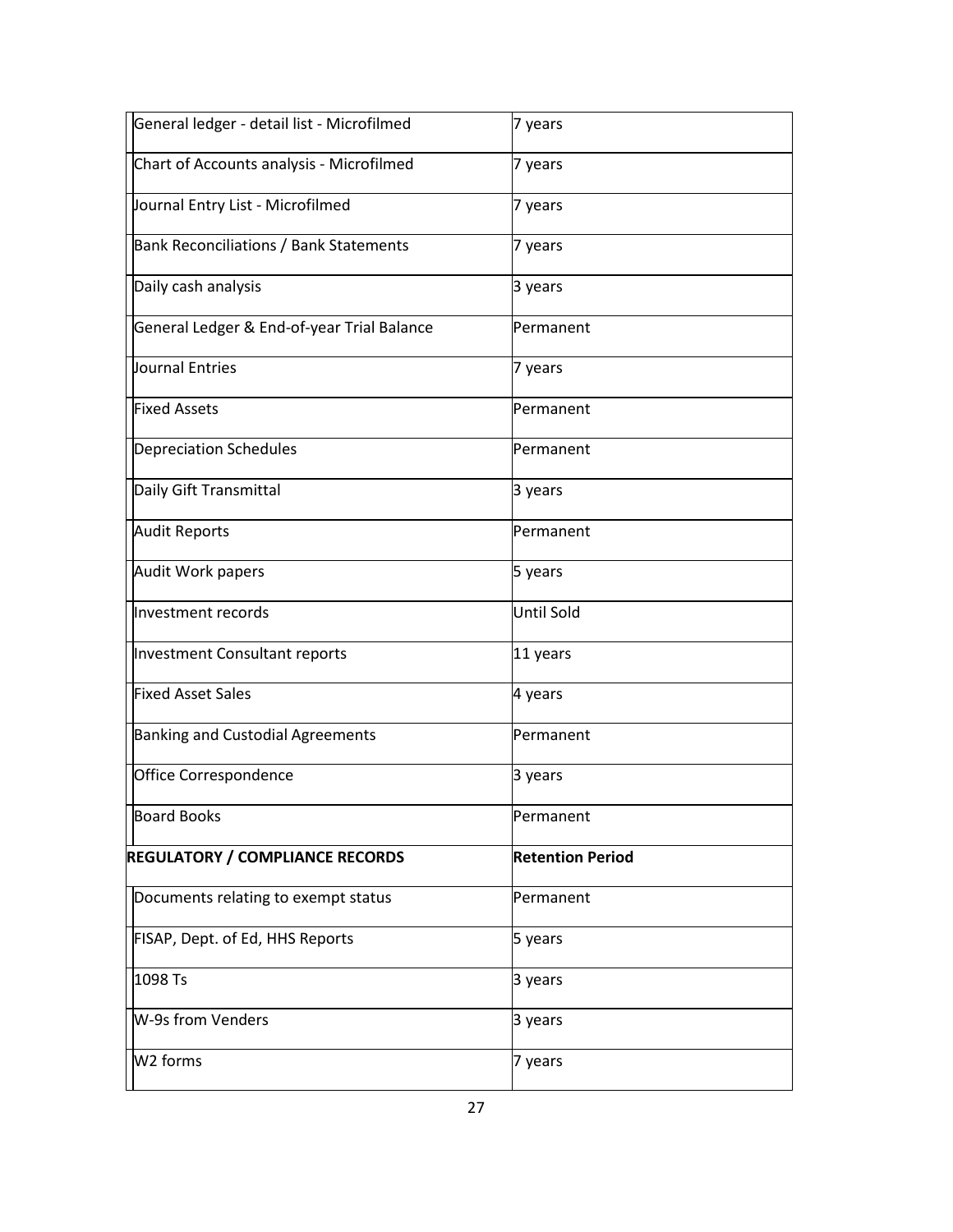| W-4 forms                                            | 7 years                 |
|------------------------------------------------------|-------------------------|
| 941 Tax Returns                                      | 7 years                 |
| Material Safety Data Sheets                          | 30 years                |
| 5500 Tax Returns                                     | 7 years                 |
| Permits                                              | Act + 1 year            |
| 990 Tax return                                       | 7 years                 |
| 1099's                                               | 7 years                 |
| Hazardous Waste Records                              | 5 years                 |
| <b>SECURITY / SAFETY RECORDS</b>                     | <b>Retention Period</b> |
| <b>Accident Reports</b>                              | <b>6 Years</b>          |
| Fire Inspection Reports                              | 6 Years                 |
| Insurance Safety Consultation Reports                | Permanent               |
| Monitoring Reports for Hazardous Chemicals           | Permanent               |
| Safety Records / Reports                             | 6 years                 |
| Campus Crime Reports and Supporting<br>Documentation | 7 years                 |
| <b>Safety Committee Minutes</b>                      | 6 years                 |
| <b>LEGAL RECORDS</b>                                 | <b>Retention Period</b> |
| Correspondence (legal and important matters)         | Permanent               |
| Claims                                               | 25 years                |
| Attorney Opinion Letters (property)                  | Permanent               |
| Legal Case Reports                                   | $Act + 7 years$         |
| <b>Waiver Release Forms</b>                          | 2 years                 |
| <b>LIBRARY RECORDS</b>                               | <b>Retention Period</b> |
|                                                      |                         |